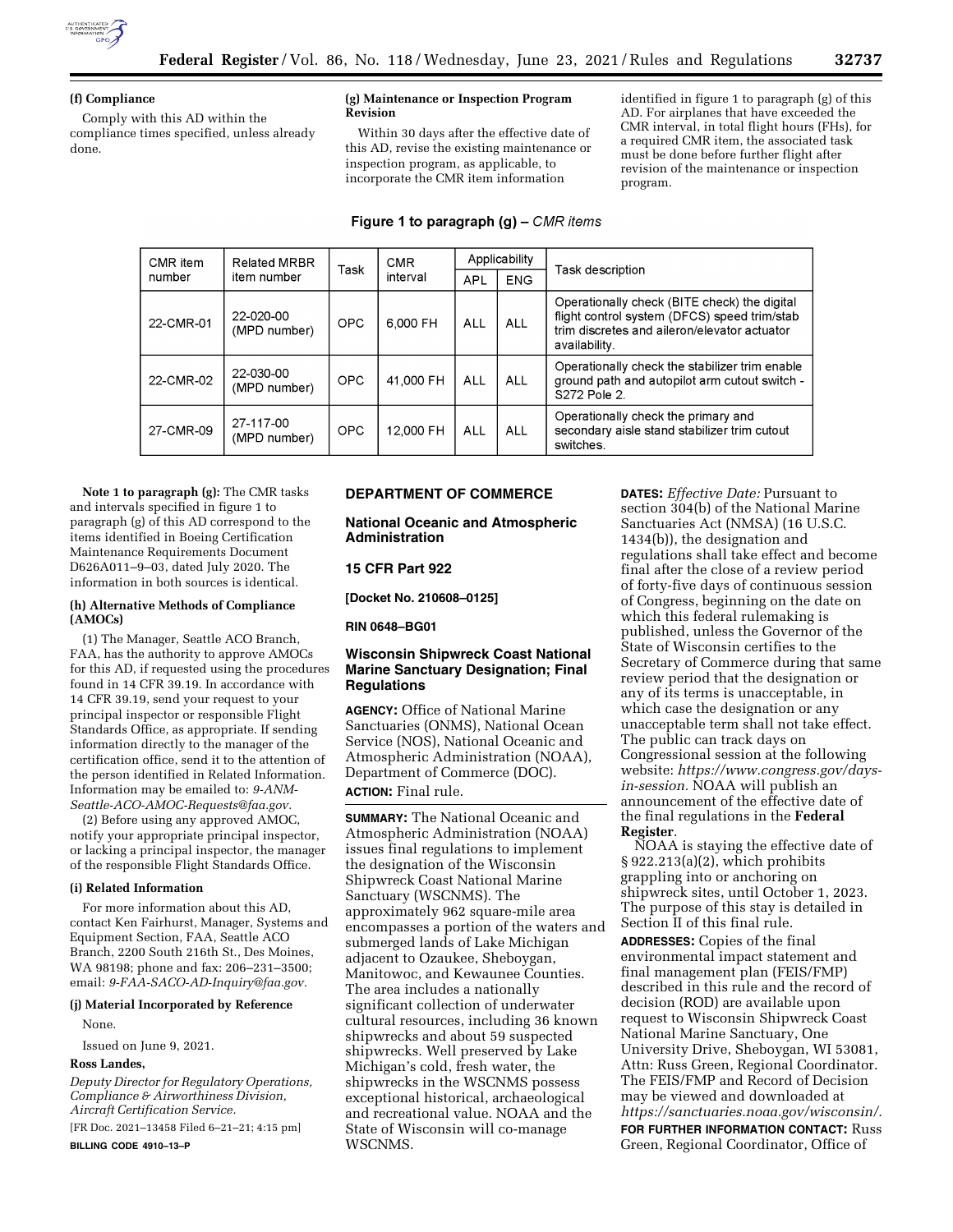National Marine Sanctuaries at 920– 459–4425, *[russ.green@noaa.gov,](mailto:russ.green@noaa.gov)* or Wisconsin Shipwreck Coast National Marine Sanctuary, One University Drive, Sheboygan, WI 53081, Attn: Russ Green, Regional Coordinator.

# **SUPPLEMENTARY INFORMATION:**

#### **I. Background**

The National Marine Sanctuaries Act (NMSA) (16 U.S.C. 1431 *et seq.*) authorizes the Secretary of Commerce (Secretary) to designate and protect as national marine sanctuaries areas of the marine or Great Lakes environment that are of special national significance due to their conservation, recreational, ecological, historical, scientific, cultural, archeological, educational, or aesthetic qualities. Day-to-day management of national marine sanctuaries has been delegated by the Secretary to the Office of National Marine Sanctuaries (ONMS) within the National Oceanic and Atmospheric Administration (NOAA). The primary objective of the NMSA is to protect the sanctuary system's biological and cultural resources, such as marine ecosystem, marine animals, historic shipwrecks, and archaeological sites.

## *A. Wisconsin Shipwreck Coast National Marine Sanctuary*

The approximately 962 square-mile area designated as the Wisconsin Shipwreck Coast National Marine Sanctuary (WSCNMS) encompasses a portion of the waters and submerged lands of Lake Michigan adjacent to Ozaukee, Sheboygan, Manitowoc, and Kewaunee Counties. Principal cities in this area include Port Washington, Sheboygan, Manitowoc, and Two Rivers. The boundary includes approximately 82 miles of shoreline and extends approximately 7 to 16 miles from the shoreline, and is entirely located within Wisconsin state waters.

The area includes a nationally significant collection of underwater cultural resources, including 36 known shipwrecks and approximately 59 suspected shipwrecks. The historic shipwrecks in the sanctuary are representative of the vessels that sailed and steamed on Lake Michigan during the nineteenth and twentieth centuries, carrying grain and raw materials east and coal, manufactured goods, and people west. During this period entrepreneurs and shipbuilders on the Great Lakes launched tens of thousands of ships of many different designs. Sailing schooners, grand palace steamers, revolutionary propeller-driven passenger ships, and industrial bulk carriers transported materials that were essential to America's business and

industry. In the process they brought hundreds of thousands of people to the Midwest and made possible the dramatic growth of the region's farms, cities, and industries. The Midwest, and indeed the American Nation, could not have developed with such speed and with such vast economic and social consequences without the Great Lakes. Twenty-one of the 36 shipwreck sites in the sanctuary are listed on the National Register of Historic Places. Many of the shipwrecks retain an unusual degree of archeological and architectural integrity, with several vessels nearly intact. Well preserved by Lake Michigan's cold, fresh water, the shipwrecks in the WSCNMS possess exceptional historical, archaeological and recreational value. Additional underwater cultural resources, such as submerged aircraft, docks, piers, and isolated artifacts also exist, as does the potential for prehistoric (pre-contact) sites and artifacts.

#### *B. Need for Action*

Establishing a national marine sanctuary in Wisconsin waters will complement and supplement existing state-led preservation efforts, research programs, and public outreach initiatives. Threats to the nationally significant underwater cultural resources in the area include both natural processes and human activities. In some cases human activities can threaten the long term sustainability of historic shipwrecks and other underwater cultural resources, and negatively impact their recreational and archaeological value. These negative impacts include anchor damage from visiting dive boats, damage from poorly attached mooring lines, looting of artifacts, movement of artifacts within a shipwreck site, entanglements of remotely-operated vehicle tethers, and entanglements of fishing gear. Additional threats to the national marine sanctuary's resources include human-introduced invasive mussels and the human disturbance and natural deterioration also threaten known and undiscovered sanctuary resources. Future discoveries may include newly uncovered shipwrecks in shallow, sandy lake bottom, as well as yet-to-bediscovered intact shipwrecks the lie in deeper areas.

Consistent with the community-based sanctuary nomination (described below), the national marine sanctuary will also: (a) Build on the 30-year investment the citizens of Wisconsin have made in the identification, interpretation, and preservation of shipwrecks and other maritime resources; (b) build on state and local

tourism initiatives within the many communities that have embraced their centuries-long maritime relationship with Lake Michigan, the Great Lakes region, and the nation; (c) enhance the existing state management program; and (d) provide access to NOAA's extended network of scientific expertise and technological resources, increase research efforts, and provide an umbrella for the coordination of these activities. The national marine sanctuary will also enhance existing educational initiatives and provide additional programming and technology for K–12, post-graduate, and the general public across the state.

#### *C. Procedural History*

1. Sanctuary Nomination and Public Scoping

On December 2, 2014, pursuant to section 304 of the NMSA and the Sanctuary Nomination Process (SNP; 79 FR 33851), Wisconsin Governor Scott Walker, on behalf of the State of Wisconsin; the cities of Two Rivers, Manitowoc, Sheboygan, and Port Washington; and the counties of Ozaukee, Sheboygan, and Manitowoc, submitted a nomination asking NOAA to consider designating this area of Wisconsin's Lake Michigan waters as a national marine sanctuary. The State of Wisconsin's selection of this geographic area for the nomination drew heavily from a 2008 report conducted by the Wisconsin History Society and funded by the Wisconsin Coastal Management Program (Wisconsin's Historic Shipwrecks: An Overview and Analysis of Locations for a State/Federal Partnership with the National Marine Sanctuary Program, 2008, *[https://](https://www.wisconsinshipwrecks.org/Files/Wisconsins%20Historic%20Shipwrecks.pdf) [www.wisconsinshipwrecks.org/Files/](https://www.wisconsinshipwrecks.org/Files/Wisconsins%20Historic%20Shipwrecks.pdf) [Wisconsins%20Historic%20](https://www.wisconsinshipwrecks.org/Files/Wisconsins%20Historic%20Shipwrecks.pdf) [Shipwrecks.pdf](https://www.wisconsinshipwrecks.org/Files/Wisconsins%20Historic%20Shipwrecks.pdf)*).

The nomination also identified opportunities for NOAA to strengthen and expand on resource protection, education, and research programs by State of Wisconsin agencies and in the four communities along the Lake Michigan coast. NOAA completed its review of the nomination, and on February 5, 2015, added the area to the inventory of nominations that are eligible for designation. All nominations submitted to NOAA can be found at *[http://www.nominate.noaa.gov/](http://www.nominate.noaa.gov/nominations/) [nominations/.](http://www.nominate.noaa.gov/nominations/)* 

On October 7, 2015, NOAA initiated the public scoping process with the publication of the Notice of Intent (NOI) in the **Federal Register** (80 FR 60631), soliciting public input on the proposed designation and informing the public of the Agency's intention to prepare a draft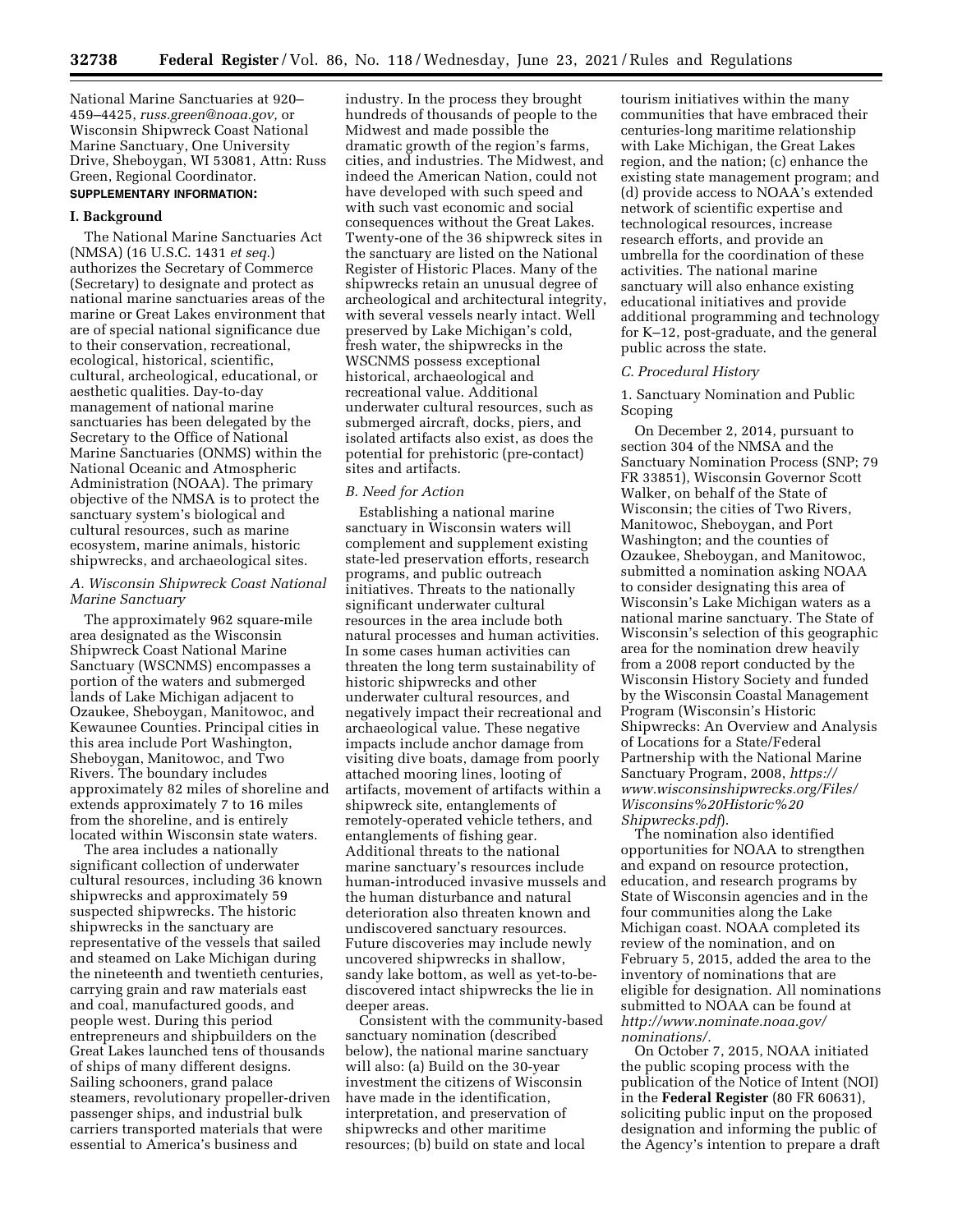environmental impact statement (DEIS) to evaluate alternatives related to the proposed designation of WSCNMS under the NMSA. That announcement initiated a 90-day public comment period during which NOAA solicited additional input related to the scale and scope of the proposed sanctuary, including ideas presented in the community nomination. The NOI also announced NOAA's intent to fulfill its responsibilities under the requirements of the National Historic Preservation Act (NHPA).

In November 2015, NOAA hosted three public meetings and provided additional opportunities for public comments through the *[www.regulations.gov](http://www.regulations.gov)* web portal and by traditional mail. The comment period closed January 15, 2016. All comments received, through any of these formats, were publicly posted on the *[www.regulations.gov](http://www.regulations.gov)* web portal (see: *[https://www.regulations.gov/](https://www.regulations.gov/docket?D=NOAA-NOS-2015-0112)  [docket?D=NOAA-NOS-2015-0112.](https://www.regulations.gov/docket?D=NOAA-NOS-2015-0112)* The public comments submitted during the scoping process were used by NOAA in preparing the proposed sanctuary regulations and the draft environmental impact statement and draft management plan (DEIS/DMP) associated with the proposed sanctuary designation.

## 2. Designation Process

On January 9, 2017, NOAA published a notice in the **Federal Register**  announcing the proposed designation of approximately 1,075 square miles of waters and submerged lands of Lake Michigan adjacent to Manitowoc, Sheboygan, and Ozaukee counties in the State of Wisconsin. (82 FR 2269). NOAA also provided public notice of the availability of the related DEIS/DMP (82 FR 2269; 82 FR 1733). All three documents (proposed rule, DEIS, and DMP) were prepared in close consultation with the State of Wisconsin. NOAA opened an 81-day comment period on the proposed rule and the DEIS/DMP, which closed on March 31, 2017. During the public comment period, NOAA held four public meetings in the Wisconsin cities of Algoma, Manitowoc, Sheboygan, and Port Washington.

All public comments on the proposed designation are available at *[https://](https://www.regulations.gov/docket?D=NOAA-NOS-2016-0150) [www.regulations.gov/docket?D=NOAA-](https://www.regulations.gov/docket?D=NOAA-NOS-2016-0150)[NOS-2016-0150.](https://www.regulations.gov/docket?D=NOAA-NOS-2016-0150)* NOAA's response to the public comments are included in Appendix B of the FEIS, which was made available on June 5, 2020 (85 FR 34625) and in this document (Section IV).

# **II. Changes From Proposed to Final Regulations**

Based on public comments received between January and March 2017, internal deliberations, interagency consultations, meetings with constituent groups, and evaluation of this input with the State of Wisconsin, NOAA has made the following changes to the proposed rule. NOAA has also made conforming changes to the FEIS/FMP.

#### *A. Sanctuary Boundary*

In response to public comments and discussions with the state, NOAA chose to modify the sanctuary boundary area from 1,075 square miles, as originally proposed, to 962 square miles. This new boundary includes 36 known shipwrecks and the potential for approximately 59 new sites to be discovered. Specific changes include: (1) In response to comments raised by the commercial shipping industry, excluding all federally authorized areas (navigation channels) from the sanctuary; (2) in response to comments raised by shoreline property owners and certain industry groups and in consultation with the State of Wisconsin, using the Low Water Datum rather than the Ordinary High Water Mark as the sanctuary's western/ shoreline boundary; (3) in consultation with the State of Wisconsin, moving the southern sanctuary boundary northward to approximately 650 feet south of the shipwreck *Northerner,* putting the boundary closer to the nominating community of Port Washington and using a known shipwreck site to demarcate the sanctuary boundary, rather than a political boundary (*i.e.,* a county or city line); and (4) in response to public comments, moving the northern boundary approximately 1.7 miles northward to include the shipwreck *America* (in Kewaunee County). A detailed description of these boundary modifications can be found in Chapter 3 of the FEIS. NOAA's response to these and other public comments can be found in Appendix B of the FEIS and in this document (Section IV).

## *B. Sanctuary Name*

In the proposed rule, NOAA referred to the proposed sanctuary as the ''Wisconsin-Lake Michigan National Marine Sanctuary (WLMNMS).'' However, based on comments received from the public and community partners, NOAA changes the sanctuary name with this final rule to Wisconsin Shipwreck Coast National Marine Sanctuary (WSCNMS), which better describes the purpose of the sanctuary, and, as indicated by local communities, provides stronger opportunities for marketing and branding.

# *C. Definition of* ''*Sanctuary Resource*'' *and* ''*Shipwreck Site*''

In response to public comments, NOAA revises the definitions of ''sanctuary resource'' and ''shipwreck site'' for clarity. In the proposed rule, NOAA defined ''sanctuary resource'' as ''prehistoric, historic, archaeological, and cultural sites and artifacts within the sanctuary boundary, including but not limited to, all shipwrecks and related components.'' With this final rule, NOAA deletes ''including but not limited to, all shipwrecks and related components'' and replaces it with ''including all shipwreck sites,'' thus revising the site-specific definition of ''sanctuary resources,'' located in section 922.211(a)(1), to now mean ''all prehistoric, historic, archaeological, and cultural sites and artifacts within the sanctuary boundary, including all shipwreck sites.'' NOAA made this revision to clarify this sanctuary's emphasis on the protection of shipwrecks and shipwreck sites, and to better align with state definitions.

Additionally, the proposed rule broadly defined ''shipwreck site'' to mean any sunken watercraft, its components, cargo, contents, and associated debris field (section  $922.211(a)(2)$ . However, with this final rule, NOAA revises the definition in section 922.211(a)(2) for ''shipwreck site'' by adding ''historic'' to clarify that NOAA is focused on historic shipwrecks (*i.e.,* not all shipwrecks, but those that demonstrate an important role in or relationship with maritime history). This addition is specifically added to respond to concerns about defining recent or contemporary sunken craft or objects as sanctuary resources. For the purposes of this rule, ''historic'' takes its definition from ''historical resource'' located in section 922.3 of the National Marine Sanctuary Program regulations.

## *D. Effective Date of the Regulations on Grappling Into or Anchoring on Shipwreck Sites*

As explained above in the **DATES** section of this document, NOAA postpones the effective date for the regulation that prohibits grappling into or anchoring on shipwreck sites until October 1, 2023. The purpose of this postponement is to provide NOAA with adequate time to develop a shipwreck mooring program and plan, begin installing mooring buoys, seek input from the dive community about the mooring buoy plan, and develop best practices for accessing shipwrecks when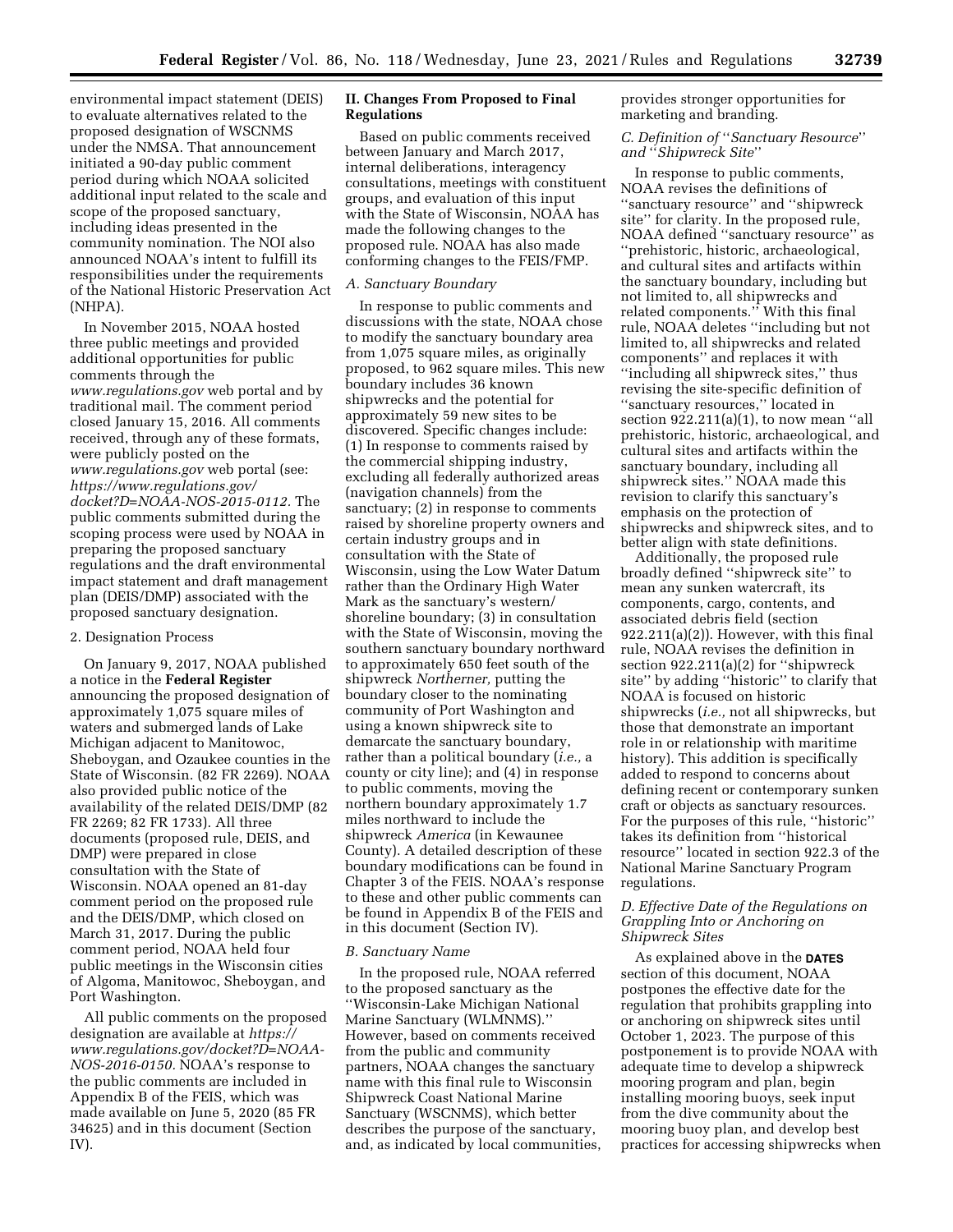mooring buoys are not present. During this period, NOAA will also work with stakeholders to explore the concept of permitting certain prohibited activities (*e.g.,* allowing divers to attach mooring lines directly to some shipwreck sites).

All other regulations will become effective as described in the **DATES** section above.

# **III. Summary of All Final Regulations for WSCNMS**

With this final rule, NOAA is implementing the following site-specific regulations for WSCNMS.

## *A. Add New Subpart T to Existing National Marine Sanctuary Program Regulations*

NOAA amends the National Marine Sanctuary Program regulations at 15 CFR part 922 by adding a new subpart (subpart T) that contains site-specific regulations for the WSCNMS. This subpart includes the boundary description, contains definitions of common terms used in the new subpart, provides a framework for comanagement of the sanctuary, identifies prohibited activities and exceptions, and establishes procedures for certification of existing uses, permitting otherwise prohibited activities, and emergency regulation procedures. Several conforming changes are also made to the national sanctuary regulations as described below.

#### *B. Sanctuary Name*

The sanctuary name is ''Wisconsin Shipwreck Coast National Marine Sanctuary (WSCNMS).''

## *C. Sanctuary Boundary*

NOAA designates a 726 square nautical mile (962 square mile) area of Lake Michigan waters off Ozaukee, Sheboygan, Manitowoc, and Kewaunee counties of Wisconsin as WSCNMS. The sanctuary's western/shoreward boundary is defined by the Low Water Datum as defined by the International Great Lakes Datum, 1985 (IGLD 1985) as an elevation of 577.5 ft above sea level, while the lakeward boundary is drawn to include all known shipwrecks between the shipwreck *America* to the north and shipwreck *Northerner* to the south. The sanctuary extends approximately 16 miles offshore at its greatest extent. Within this boundary are 36 known shipwrecks, including 21 on the National Register of Historic Places. The harbors and marinas of Two Rivers, Manitowoc, Sheboygan, and Port Washington are not included in the sanctuary boundary, nor are federally authorized areas (channels). These are channels that have been dredged by U.S.

Army Corps of Engineers adjacent to the ports and harbors. The detailed legal sanctuary boundary description is included in section 922.210 and the coordinates are located in 15 CFR part 922, subpart T, appendix A.

A map of the area is shown in the FEIS on page 4, and can also be found at *[https://sanctuaries.noaa.gov/](https://sanctuaries.noaa.gov/wisconsin/) [wisconsin/.](https://sanctuaries.noaa.gov/wisconsin/)* 

#### *D. Definitions*

NOAA is including a site-specific definition of ''sanctuary resources'' for the WSCNMS to include only the underwater cultural resources found in this area in accordance with the purpose of this designation. The definition does not include biological and ecological resources of the area. Creating this narrow, site-specific definition requires NOAA to modify the national definition of ''sanctuary resource'' in the national regulations at section 922.3 to add an additional sentence that defines the sitespecific definition for WSCNMS at section 922.211(a). This is similar to the approach taken for other national marine sanctuaries, such as Thunder Bay National Marine Sanctuary, that do not make use of the full national ''sanctuary resource'' definition. The WSCNMS definition of ''sanctuary resources,'' located in section 922.211(a)(1), means all prehistoric, historic, archaeological, and cultural sites and artifacts within the sanctuary boundary, including all shipwreck sites. The term ''shipwreck site'' is further defined as any historic sunken watercraft, its components, cargo, contents, and associated debris field. This rule also incorporates and adopts other common terms defined in the existing national regulations at section 922.3. One of the common terms adopted (without modification) is ''National Marine Sanctuary'' or ''Sanctuary,'' which means an area of the marine environment of special national significance due to its resource or human-use values, which is designated as such to ensure its conservation and management.

## *E. Co-Management of the Sanctuary*

To enhance opportunities and build on existing protections, NOAA and the State of Wisconsin will collaboratively manage the sanctuary. NOAA establishes the framework for comanagement at section 922.212 and will develop a Memorandum of Agreement (MOA) with the state to provide greater details of co-management. NOAA and the state may develop additional agreements as necessary that would provide details on the execution of sanctuary management, such as

activities, programs, and permitting programs that can also be updated to adapt to changing conditions or threats to the sanctuary resources. Any proposed changes to sanctuary regulations or boundaries will be jointly coordinated with the state and will be subject to public review as mandated by the NMSA and other Federal statutes.

# *F. Prohibited and Regulated Activities*

## 1. Injuring Sanctuary Resources

The regulations for WSCNMS prohibit any person from moving, removing, recovering, altering, destroying, possessing or otherwise injuring, or attempting to move, remove, recover, alter, destroy, possess or otherwise injure a sanctuary resource. This prohibition supplements existing Wisconsin laws that prohibit damaging shipwrecks. Wisconsin State statute (Wis. Stat. § 44.47), which has been in effect since 1991 and is related to removing or damaging shipwrecks, currently applies to the area and will continue to apply to these resources after sanctuary designation.

2. Grappling Into or Anchoring on a Shipwreck Site

The regulations for WSCNMS prohibit the use of grappling into or anchoring on shipwreck sites to protect fragile shipwrecks within the sanctuary from damage. To provide the public adequate notice of shipwreck locations, NOAA will prepare and make available sanctuary maps with known and suspected shipwreck sites. Shipwreck sites not listed on maps (*i.e.,* new discoveries as they occur) are considered sanctuary resources and the prohibition on anchoring and grappling still apply. The final management plan includes activities related to surveying the sanctuary area and locating additional shipwreck sites. As appropriate, NOAA will update the maps as new shipwreck sites are found.

Because NOAA seeks to promote public access, while also ensuring sound resource protection, an initial focus of the sanctuary management plan will be the installation of permanent mooring systems at priority sanctuary shipwreck sites. The moorings will provide a secure, visible, and convenient anchoring point for users, and eliminate the need for grappling. NOAA intends to publish guidelines on best practices for accessing shipwrecks when mooring buoys are not present. An example of a best practice could include instructions on using a weighted line and surface float to mark a wreck for divers to descend and ascend. This weighted line would not be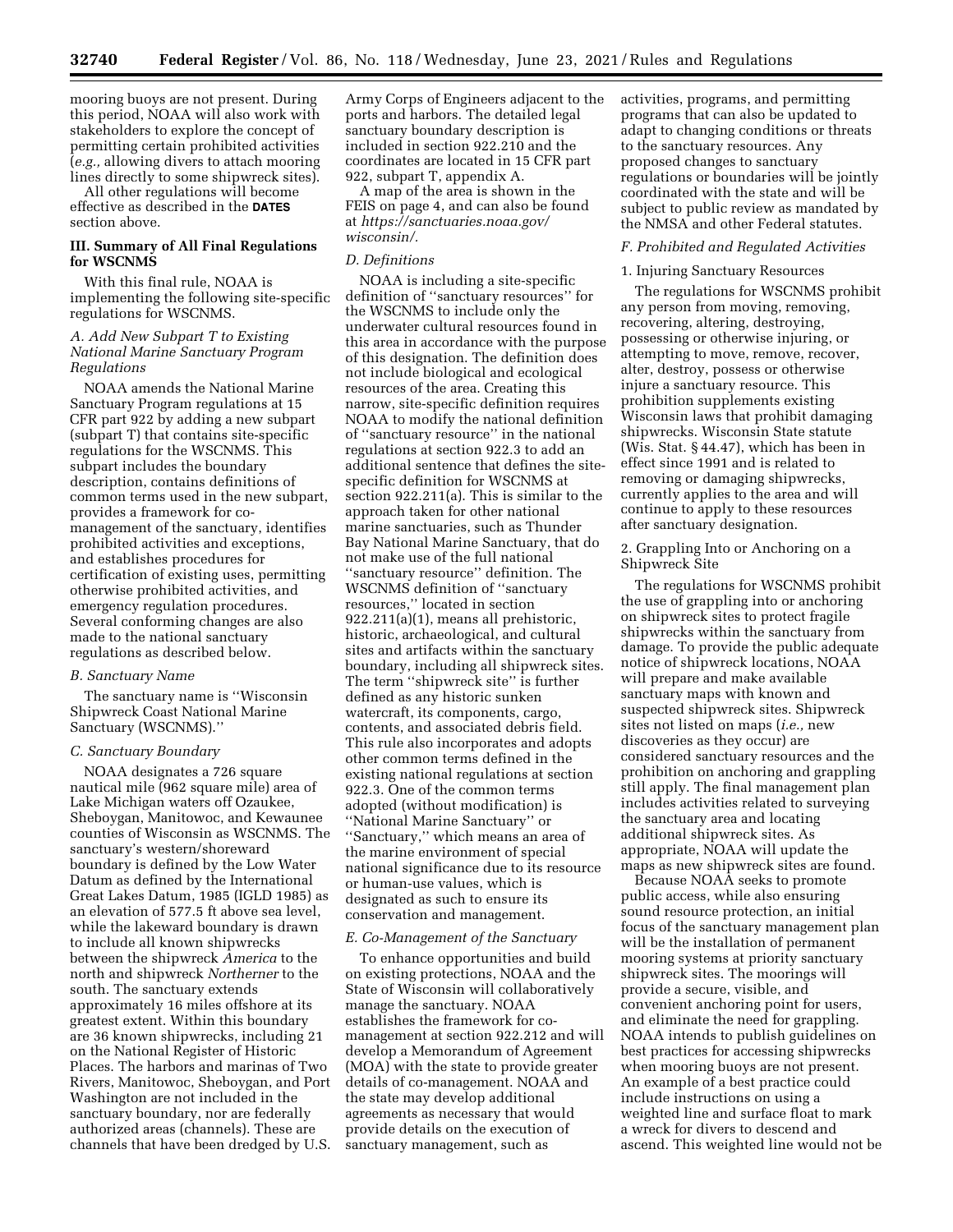used as an anchoring line; it would need to be continuously tended and removed before the dive boat left the area.

NOAA is postponing the effective date for this prohibition for October 1, 2023. The purpose of this postponement is to provide NOAA with adequate time to develop a shipwreck mooring program and plan, begin installing mooring buoys, seek input from the dive community about the mooring buoy plan, and develop best practices for accessing shipwrecks when mooring buoys are not present. During this period, NOAA will also work with stakeholders to explore the concept of permitting certain prohibited activities (*e.g.,* allowing divers to attach mooring lines directly to some shipwreck sites). All other regulations would remain in effect during this postponement.

## 3. Interfering With Investigations

The regulations for WSCNMS prohibit interfering with sanctuary enforcement activities. This regulation will assist in NOAA's enforcement of the sanctuary regulations and strengthen sanctuary management.

4. Exemption for Emergencies and Law Enforcement

The regulations for WSCNMS exempt from the three prohibitions described above activities that respond to emergencies that threaten lives, property, or the environment, or are necessary for law enforcement purposes.

#### *G. Emergency Regulations*

As part of the designation, NOAA will have the authority to issue emergency regulations for this sanctuary. Emergency regulations will be used in limited cases and under specific conditions when there is an imminent risk to sanctuary resources and a temporary prohibition would prevent the destruction or loss of those resources. NOAA will only issue emergency regulations that address an imminent risk for a fixed amount of time for a maximum of 6 months, which can be extended a single time for not more than an additional six months. Emergency regulations will only be exempted from notice and comment requirements under Administrative Procedures Act when the agency ''for good cause finds (and incorporates the finding and a brief statement of reasons therefor in the rules issued) that notice and public procedure thereon are impracticable, unnecessary, or contrary to the public interest.'' A full rulemaking process must be undertaken, including a public comment period, to consider making an emergency regulation permanent. NOAA modifies

the national regulations at § 922.44 to include WSCNMS in the list of sanctuaries that have site-specific regulations related to emergency regulations, and adds detailed sitespecific emergency regulations to the WSCNMS regulations at § 922.214.

# *H. General Permits, Certifications, Authorizations, and Special Use Permits*

## 1. General Permits

The regulations for WSCNMS include the authority for NOAA to issue permits to allow certain activities that would otherwise violate the prohibitions listed and described above. Similar to other national marine sanctuaries, NOAA considers these permits for the purposes of education, research, or management. To address the above additions to the ONMS general permit authority for WSCNMS, NOAA is amending regulatory text in the program-wide regulations in part 922, subpart E, to add references to subpart T, as appropriate. NOAA would also add a new § 922.215 in subpart T titled ''Permit procedures and review criteria'' that would address site-specific permit procedures for WSCNMS.

## 2. Certifications

The regulations for WSCNMS include language at section 922.216 describing the process by which NOAA may certify pre-existing authorizations or rights within the WSCNMS area. Here the term pre-existing authorizations or rights refers to any leases, permits, licenses, or rights of subsistence use or access in existence on the date of sanctuary designation (*see* 16 U.S.C. 1434(c); 15 CFR 922.47). Consistent with this definition, WSCNMS regulations at section 922.216 states that certification is the process by which these preexisting authorizations that violate sanctuary prohibitions may be allowed to continue, and the sanctuary may regulate the exercise of the pre-existing authorizations consistent with the purposes for which the sanctuary was designated. Applications for certifying pre-existing authorizations must be received by NOAA within 180 days of the **Federal Register** notice announcing the effective date of the designation.

#### 3. Authorizations

NOAA may also allow an otherwise prohibited activity to occur in the sanctuary, if such activity is specifically authorized by any valid Federal, state, or local lease, permit, license, approval, or other authorization issued after sanctuary designation. Authorization authority is intended to streamline regulatory requirements by reducing the need for multiple permits and would apply to all proposed prohibitions at § 922.213. As such, NOAA is amending the regulatory text at § 922.49 to add reference to subpart T.

## 4. Special Use Permits

NOAA has the authority under the NMSA to issue special use permits (SUPs) at national marine sanctuaries as established by section 310 of the NMSA. SUPs can be used to authorize specific activities in a sanctuary if such authorization is necessary to: (1) Establish conditions of access to and use of any sanctuary resource; or (2) promote public use and understanding of a sanctuary resource. The activities that qualify for a SUP are set forth in the **Federal Register** (82 FR 42298; September 7, 2017). Categories of SUPs may be changed or added to through public notice and comment. NOAA would not apply the SUP to activities in place at the time of the WSCNMS designation.

SUP applications are reviewed to ensure that the activity is compatible with the purposes for which the sanctuary is designated and that the activities carried out under the SUP be conducted in a manner that do not destroy, cause the loss of, or injure sanctuary resources. NOAA also requires SUP permittees to purchase and maintain comprehensive general liability insurance, or post an equivalent bond, against claims arising out of activities conducted under the permit. The NMSA allows NOAA to assess and collect fees for the conduct of any activity under a SUP. On November 19, 2015, NOAA published public notice (80 FR 72415) of the methods, formulas and rationale for the calculations it will use in order to assess fees associated with SUPs. The fees collected could be used to recover the administrative costs of issuing the permit, the cost of implementing the permit, monitoring costs associated with the conduct of the activity, and the fair market value of the use of sanctuary resources.

## *I. Other Conforming Amendments*

The general regulations in part 922, subpart A, and part 922, subpart E, for regulations of general applicability are amended by this action so that the regulations are accurate and up-to-date. The following 10 sections are updated to reflect the increased number of sanctuaries or to add subpart T to the list of sanctuaries:

- Section 922.1 Applicability of regulations
- Section 922.40 Purpose
- Section  $922.41$
- Section 922.42 Allowed activities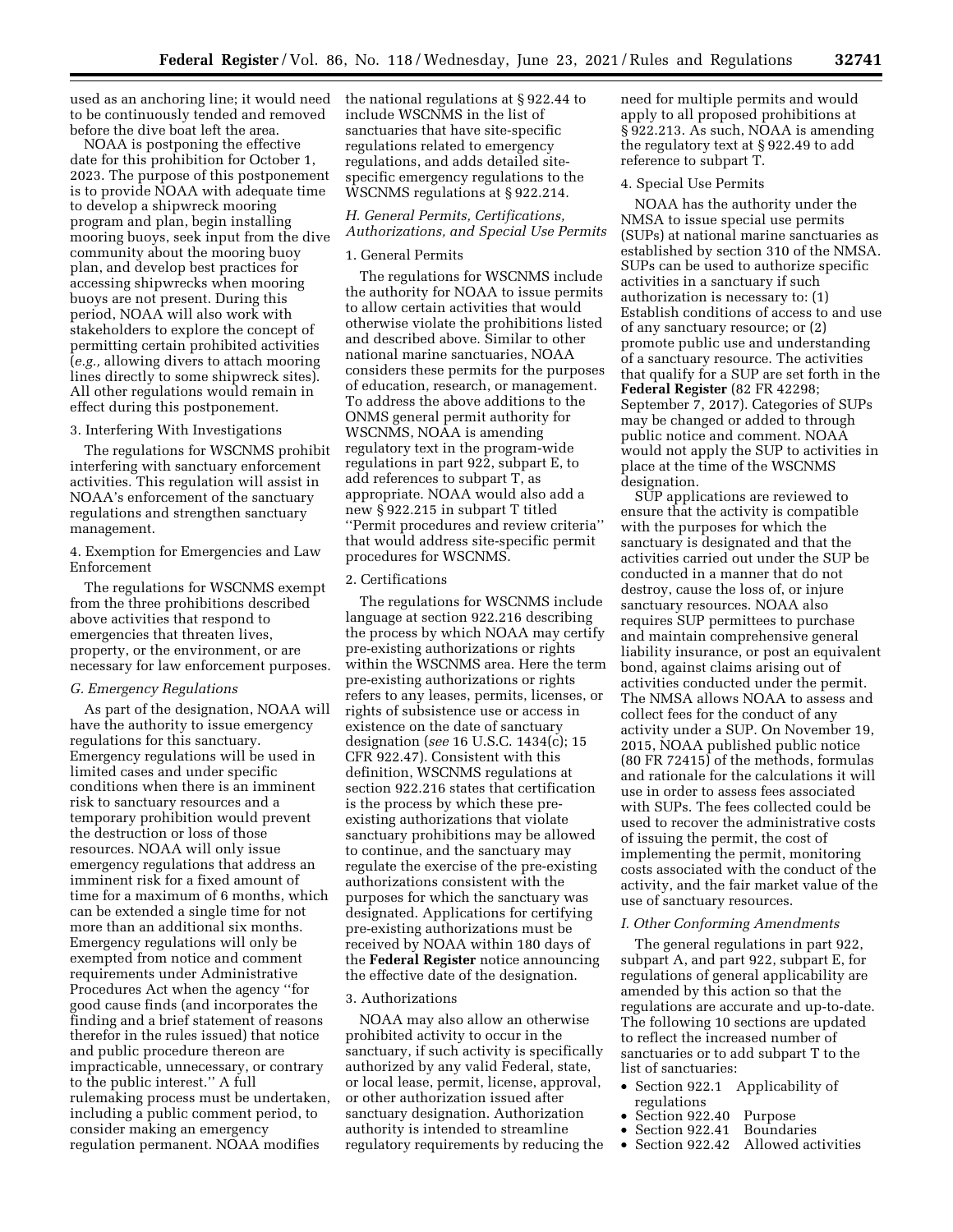- Section 922.43 Prohibited or otherwise regulated activities
- Section 922.44 Emergency regulations
- Section 922.47 Pre-existing authorizations or rights and certifications of pre-existing authorizations or rights
- Section 922.48 National Marine Sanctuary permits—application procedures and issuance criteria
- Section 922.49 Notification and review of applications for leases, licenses, permits, approvals, or other authorizations to conduct a prohibited activity
- Section 922.50 Appeals of administrative action

## *J. Terms of Designation*

Section 304(a)(4) of the NMSA requires that the terms of designation include the geographic area included within the sanctuary; the characteristics of the area that give it conservation, recreational, ecological, historical, research, educational, or aesthetic value; and the types of activities that will be subject to regulation by the Secretary of Commerce to protect these characteristics. Section 304(a)(4) also specifies that the terms of designation may be modified only by the same procedures by which the original designation was made.

NOAA is establishing terms of designation that describe the geographic area, resources, and activities as described above. NOAA is adding the terms of designation language as appendix B to the WSCNMS regulations at 15 CFR part 922, subpart T.

Upon further examination, NOAA has decided to remove Article V., Section 2 from the proposed Terms of Designation. NOAA proposed this provision to incorporate the generally prevailing judicial precedent and regulatory practice that, to the extent two laws appear to conflict (*e.g.,* two laws apply to the same activity), the courts or the agencies will attempt to harmonize them to give effect to both laws if possible. See, *e.g., Swinomish Indian Tribal Cmty.* v. *BNSF Ry. Co., 951 F.3d 1142, 1156* (9th Cir. 2020). NOAA has, however, determined that this proposed provision is not a fundamental component of the Terms of Designation (*e.g.,* the establishment of the sanctuary) or the regulatory scheme finalized herein. In the face of any potential conflicts of federal laws in the waters of the sanctuary, such as where a sanctuary prohibition may interfere with Federal safety laws, NOAA would work with that agency to ensure that the purpose of each law is given fullest effect. The remaining language in that

section referencing pre-existing authorizations such as a lease, license or permit is found in section 304(c) of the NMSA, so the removal of the language in the Terms of Designation does not change NOAA's authorities. NOAA will coordinate with the State of Wisconsin regarding any such authorization as specified in § 922.212 of these regulations regarding co-management of the site.

## **IV. Response to Comments**

During the January 2017 through March 31, 2017, public review comment period, NOAA received 566 written comments on the DEIS/DMP and proposed rule. Approximately 400 people attended four public meetings during the week of March 13, 2017, in the Wisconsin towns of Algoma, Manitowoc, Sheboygan, and Port Washington, with 75 people providing verbal comments. Four petitions were submitted with public comments: One with 163 signatures of individuals supporting the Wisconsin sanctuary proposal exclusively; one with 128 businesses supporting both the Wisconsin and Maryland (Mallows Bay National Marine Sanctuary) sanctuary proposals; and two petitions with 51 total signatures in opposition to the Wisconsin sanctuary.

For the purposes of managing responses to public comments, NOAA grouped similar comments by theme. These themes align with the content of the draft proposed rule that identified the purposes and needs for a national marine sanctuary, and the draft management plan that identified the proposed non-regulatory programs and sanctuary operations. The themes are identified below, followed by NOAA's response.

# *Positive Impact on Communities Through Tourism, Economic Development, Education, and Research*

*1. Comment:* NOAA received many comments supporting the opportunity for a new sanctuary to promote tourism to coastal communities. Commenters believe that national exposure and increased cooperation among the communities will result in increased numbers of visitors to the region.

*Response:* NOAA agrees that Wisconsin Shipwreck Coast National Marine Sanctuary (WSCNMS) would create positive impacts to tourism. The partnerships developed between NOAA, the State of Wisconsin, and the communities during the nomination and designation processes will help in achieving this goal. The WSCNMS final management plan includes a strategy and action plan that supports this goal.

*2. Comment:* NOAA received many comments supporting educational opportunities for a sanctuary to work with local museums and school districts to engage people in Wisconsin's maritime history and the Great Lakes.

*Response:* National marine sanctuaries across the system have robust education programs. It is a priority for NOAA to educate and engage people in national marine sanctuaries. The final management plan includes strategies and action plans to develop education programs with state and community partners that will provide a variety of educational experiences. The WSCNMS final management plan includes actions that support this goal.

*3. Comment:* NOAA received many comments highlighting the opportunity for a new sanctuary to promote Wisconsin's maritime heritage.

*Response:* The sanctuary designation is an opportunity to partner with the State of Wisconsin and communities to tell the many stories of centuries of exploration, travel, and commerce on the Great Lakes. The sanctuary provides a platform to share Wisconsin's stories with local, regional, and national audiences. The WSCNMS final management plan includes actions that support this goal.

*4. Comment:* NOAA received several comments by researchers expressing interest in partnering with the sanctuary on both archaeological and multidisciplinary projects.

*Response:* Across the nation, national marine sanctuaries partner with researchers to explore, document, and better understand sanctuary resources. NOAA expects to attract and partner with a variety of researchers in the sanctuary, and the final management plan includes actions that support this goal.

## *Proposed Sanctuary Boundary*

*5. Comment:* NOAA received many comments from lakeshore landowners expressing concern about the proposal to use the ordinary high water mark (OHWM) as the sanctuary's western/ shoreline boundary. The key concerns were: (1) That this boundary choice would negatively impact riparian rights of lakeshore property owners; (2) that the proposal would allow public access to areas below the OHWM where riparian owners currently have exclusive access; (3) that using the OHWM as the sanctuary's western boundary would impact property values because the land would change from state to federal ownership; and (4) that, more generally, using the OHWM was seen as federal overreach and would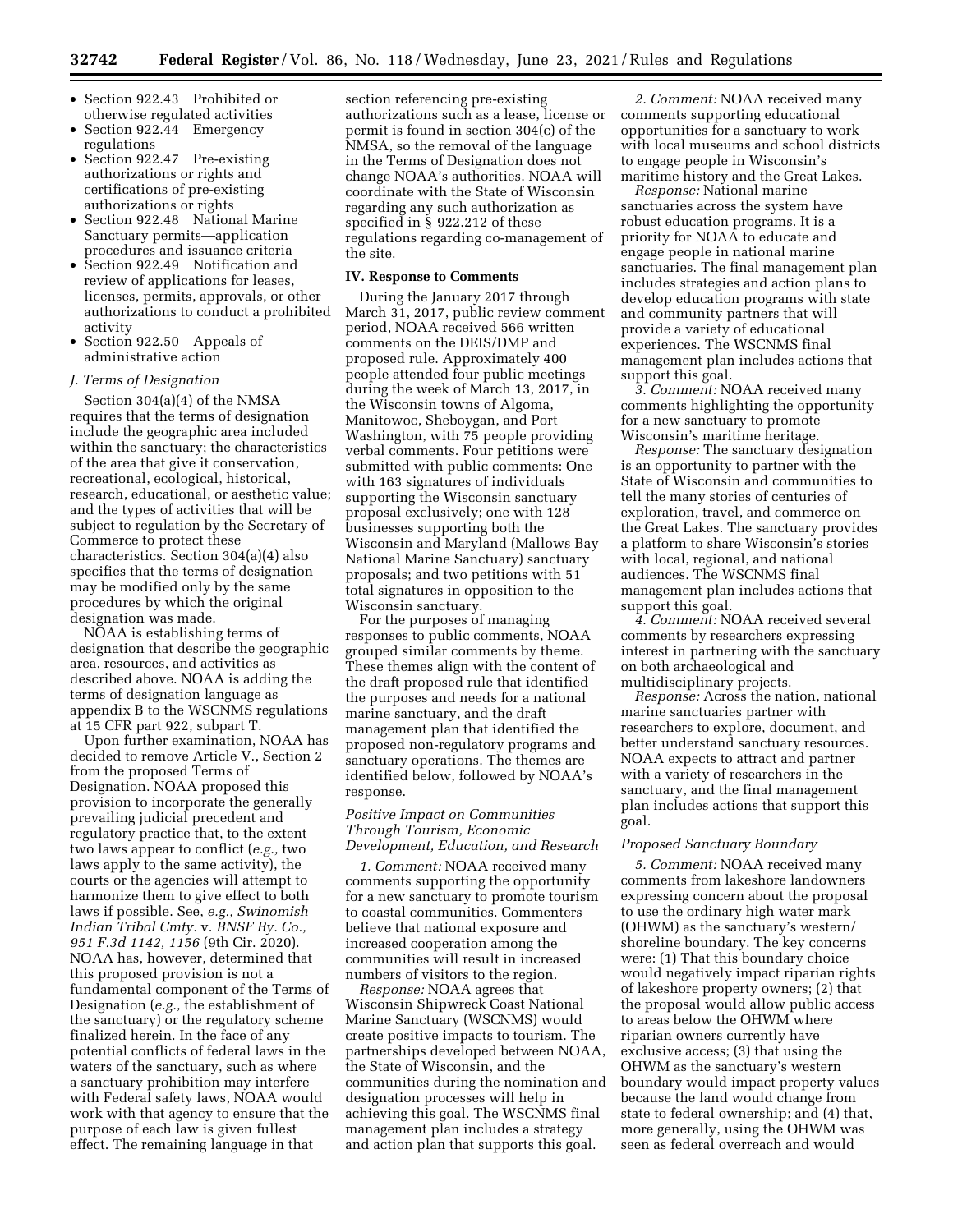result in more ''red tape'' and permitting.

*Response:* NOAA's proposal to designate a national marine sanctuary recognizes the state's sovereignty over its waters and submerged lands and does not change state ownership of public bottomlands; that is, no federal ownership of Wisconsin public lands is created by the sanctuary designation. Likewise, NOAA's proposal to designate a national marine sanctuary would not change existing riparian rights of the property owners of Wisconsin, nor would it change state law regarding public access to the area in which shoreline property owners have exclusive access. NOAA proposed the OHWM in the draft designation because it would be consistent with the state's regulatory boundary. Furthermore, after considering public comments about using the OHWM as the western/ shoreline sanctuary boundary, NOAA is now proposing adopting the low water datum (LWD) as that boundary. NOAA is doing so because the LWD is more lakeward than the OHWM, and would move the sanctuary boundary ''lower down the beach'' than the OHWM, thereby removing much of the beach from NOAA jurisdiction and related riparian rights concerns.

Notably, the LWD is set at an elevation of 577.5 feet. The lowest recorded water level on Lake Michigan is 576.02 feet. This effectively places the sanctuary boundary nearly at the alltime low water level mark for Lake Michigan. Since riparian owners have exclusive use of the beach between the OHWM and the water's edge, using the LWD effectively places the sanctuary boundary at the most lakeward extent of this area as practicable. See Section 3.3.2 in the final environmental impact statement for a detailed discussion of the difference between OHWM and LWD.

NOAA realizes that proposing using the LWD rather than the OHWM differs from its original proposal in that it leaves a portion of the shoreline (the area between the OHWM and LWD) outside of sanctuary management; any cultural resources found in this area would not benefit from sanctuary resource protection. NOAA and the State of Wisconsin are not currently aware of shipwrecks in the sanctuary that come up to the OWHM, but depending on lake levels, it is possible that shipwrecks or parts of shipwrecks that are currently buried can become unburied. The Wisconsin Historical Society has determined that several undiscovered shipwrecks may lie in the surf zone. If a cultural resource was discovered between the OHWM and the LWD that resource would still be under state jurisdiction because all land from the OHWM lakeward are state bottomlands.

*6. Comment:* Certain industry stakeholders commented that NOAA should use the low water datum as the shoreward boundary of the sanctuary to ensure that the current beneficial practice of beach nourishment using dredged materials is continued.

*Response:* NOAA agrees and proposes that the LWD should be used as the sanctuary's landward boundary. In addition, NOAA recognizes in the FEIS several activities important to commercial shipping, including beach nourishment, and has not proposed regulations specifically prohibiting use of dredge spoil within the sanctuary. Beach nourishment using dredge spoil is already regulated by the USACE and the State of Wisconsin. NOAA, through its co-management arrangement with the state and relationship with USACE, intends to coordinate a response if a particular renourishment project has the potential to injure known or suspected cultural resources within the sanctuary.

*7. Comment:* NOAA received comments from industry stakeholders stating that certain areas important to commercial shipping should be excluded from the sanctuary. NOAA also received suggested clarifying language to be included in the FEIS on the topic of dredging, and questions about the impact of the designation on dredging.

*Response:* To ensure compatible use with commercial shipping and other activities (such as dredging for commercial ship traffic), NOAA in the DEIS excluded the ports, harbors, and marinas of Two Rivers, Manitowoc, Sheboygan, and Port Washington from the sanctuary boundary. In the FEIS, NOAA has also excluded federally authorized areas (channels) from the sanctuary.

NOAA also included in Section 3.4.3.3 of the FEIS additional language, as suggested by the USACE, that specifies the types of activities important to commercial shipping. Specifically, ''. . . routine operations and maintenance activities such as dredging, dredge material placement (nearshore/beach nourishment), and breakwater maintenance.'' Although NOAA would not regulate these activities per se, the sanctuary prohibition on injuring a sanctuary resource would ensure that these activities would not negatively impact underwater cultural resources.

*8. Comment:* NOAA received several comments noting that the water's edge

should be used as the sanctuary's western/shoreline boundary.

*Response:* NOAA did not consider using the water's edge for a boundary, because it would create a dynamic ''moving'' sanctuary boundary where cultural resources were variously within or beyond the sanctuary boundary, depending on lake levels at a given time. NOAA proposes using the LWD as the sanctuary's western/shoreline boundary. See Comment 5 for more information.

*9. Comment:* NOAA received several comments stating that the sanctuary's western/shoreline boundary should be consistent with state law.

*Response:* As indicated in the DEIS, NOAA selected the OHWM as the landward boundary as its preferred alternative because it was consistent with the state's jurisdiction for managing underwater cultural resources. However, as indicated above in response to Comment 5, NOAA proposes to use the LWD as the sanctuary's landward boundary. Addressing the public's concern about riparian interests outweighs the benefit of an identical shoreline boundary.

*10. Comment:* NOAA received several comments asking how the establishment of the sanctuary would impact the findings of the Wisconsin Supreme Court case regarding property owner rights (*Doemel* v. *Jantz,* 1923).

*Response:* Sanctuary designation would not change the interpretation or application of the Wisconsin Supreme Court case (*Doemel* v. *Jantz, 1923*).

*11. Comment:* NOAA received a few comments urging use of a different boundary, because no shipwrecks come up to the OHWM.

*Response:* Refer to Comment 5 above. This comment is addressed by NOAA use of the LWD as the sanctuary's western/shoreline boundary.

*12. Comment:* NOAA received many comments supporting Boundary Alternative B (1,260 square miles, includes additional waters off Kewaunee County), which was larger than NOAA's preferred alternative in the DEIS.

*Response:* NOAA's preferred boundary alternative includes one shipwreck in Kewaunee County (schooner *America*), but does not include additional waters off Kewaunee County. *America* is listed on the National Register of Historic Places, supporting its inclusion in the sanctuary and the aim of protecting nationally significant resources.

*13. Comment:* NOAA received one comment stating that Kewaunee County should not be included because a diverse group of stakeholders has not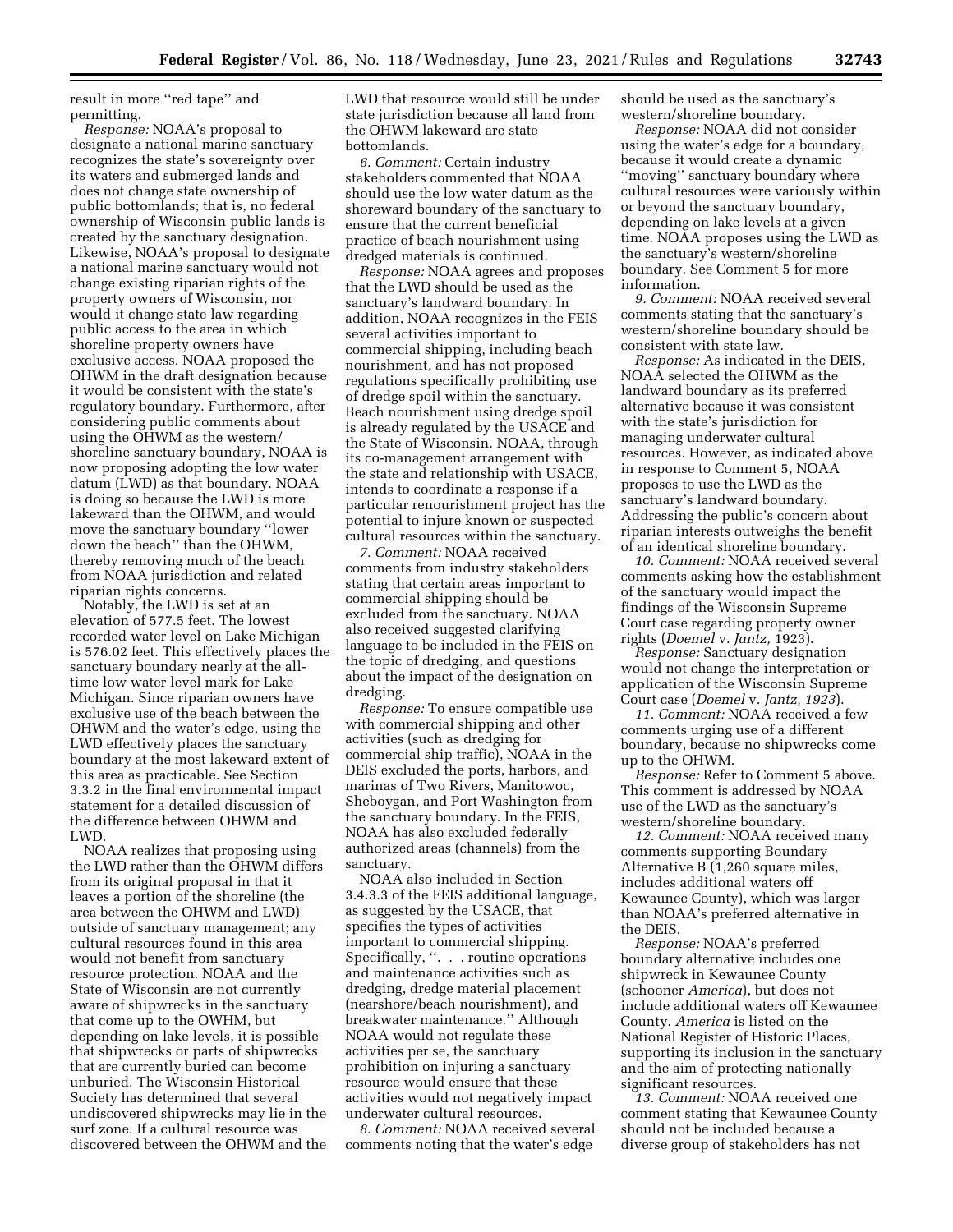been involved to ensure there is no negative impact to the county. The commenter noted it would be better to see first how the sanctuary impacts the counties in NOAA's preferred boundary alternative.

*Response:* Overall, public comments from Kewaunee County were in favor of including Kewaunee County. Additionally, NOAA held one of its public comment meetings in Algoma (located in Kewaunee County), and any member of the public could comment via online or mail. Based on an evaluation of public comments and discussions with the State of Wisconsin, NOAA's preferred boundary includes a small portion of Kewaunee County waters which contains the county's only known shipwreck (schooner *America*).

*14. Comment:* NOAA received one comment stating that no formal comprehensive remote sensing surveys have been conducted within the proposed boundary, which suggests more shipwrecks will be found in Kewaunee County. Consequently, NOAA should consider adding the entire county to the sanctuary boundary.

*Response:* Based on historical research by the Wisconsin Historical Society, NOAA agrees that there is high potential for new historic sites to be discovered in the entirety of waters off Kewaunee County. Refer also to Comment 12.

NOAA's draft environmental impact statement published on January 9, 2017, includes a clarification that places the shipwreck *Daniel Lyons* in Door County rather than Kewaunee County, leaving only one known shipwreck in Kewaunee County (schooner *America*). This clarification was made by the Wisconsin Historical Society when more accurate GPS coordinates of the shipwreck became available.

*15. Comment:* NOAA received several comments supporting the addition of the waters of Door County to the sanctuary, now or in the future.

*Response:* Because the addition of Door County would have been well beyond the geographic scope of the originally nominated area, NOAA chose not to include it in the final boundary.

*16. Comment:* NOAA received several comments asking for clarification on why a large geographic area was required for the protection of 37 shipwreck sites. In particular, one commenter asked why NOAA did not propose creating a regulatory area around each individual shipwreck.

*Response:* Research by the Wisconsin Historical Society suggests that as many as 59 shipwrecks are yet to be discovered in the sanctuary. Consequently, NOAA, in consultation

with the State of Wisconsin, chose to propose a management area that would include these potential historic sites and facilitate resource management as these new sites are discovered. This would ensure that newly discovered sites are protected and managed under sanctuary regulations at the time of discovery. Thunder Bay National Marine Sanctuary has used this management approach successfully. The sanctuary area also reflects what the State of Wisconsin put forth in its nomination to NOAA.

*17. Comment:* NOAA received a few comments expressing concern that it would expand the boundaries at a later time without public input. One comment suggested that the boundary could be expanded inland via Lake Michigan watershed tributaries.

*Response:* If NOAA expanded the sanctuary's boundary in the future, including via Lake Michigan watershed tributaries, that would constitute a change in the sanctuary's terms of designation. Under the National Marine Sanctuaries Act, a change in the terms of designation, including a boundary change, would require the same process that was undertaken for designation, including public notice and comment, public hearings, preparation of an environmental impact statement, and review periods for the governor and Congress. These statutory requirements also include Section 304(b)(1), which provides the governor of Wisconsin authority to certify that a term of a designation, including a proposed boundary expansion, is unacceptable, and the expansion of the boundary will not take effect in state waters. The State of Wisconsin, as a co-manager, would be involved in all discussions about proposed changes. Additionally, NOAA would follow the procedures of the Administrative Procedure Act, requiring that adequate public notice and opportunity for public comment be given for new regulations, including boundary changes.

*18. Comment:* NOAA received a few comments stating that the agency did not explain why the preferred boundary alternative was selected. One comment asked if cost was a factor in choosing the smaller of the two boundary alternatives.

*Response:* Chapter 3 of the DEIS and FEIS provide details regarding NOAA's analysis of boundary alternatives. Cost is not a primary factor in NOAA's selection of a boundary alternative.

# *Commercial Shipping (Non-Boundary) and Fishing*

*19. Comment:* NOAA received several comments that the prohibition on anchoring could be problematic for

commercial vessels, and that NOAA should publish both the known and potential locations of shipwreck sites. A related comment noted that if the noanchoring prohibition extends to undiscovered shipwrecks, shippers might not be able to avoid anchoring on a shipwreck if they do not know where it is, and as such, all locations, known or approximated, should be published by NOAA in a format accessible and useful to all mariners.

*Response:* Under the proposed regulations, anchoring within the sanctuary is not prohibited. However, grappling into or anchoring on a shipwreck site (sanctuary resource) is prohibited. This regulation is narrowly worded to protect historic shipwreck sites from anchor damage, while still allowing anchoring inside the sanctuary outside of these discrete areas. The prohibition does not apply to any activity necessary to respond to an emergency threatening life or the environment.

Existing state regulations already prohibit damaging historic shipwrecks sites within the area proposed as a sanctuary. To help vessels avoid inadvertently anchoring on known shipwrecks sites, NOAA will publish maps with coordinates of known and estimated shipwreck locations. It should be noted that historical research on shipwrecks yet to be found (potential/ estimated shipwrecks) only approximates a potential shipwreck location. This information is currently available via the UW Sea Grant and Wisconsin Historical Society maintained website *[www.wisconsinshipwrecks.org.](http://www.wisconsinshipwrecks.org)* NOAA will work with the state to update and publish this information and share directly with stakeholders such as the Lake Carriers' Association. Additionally, NOAA will prioritize its sonar-based cultural resource surveys in areas where commercial shipping vessels are likely to anchor, such as off Manitowoc. This will help locate cultural resources and provide information useful to both the sanctuary and commercial shippers.

*20. Comment:* NOAA received a comment requesting that language be added to Section 922.213(b) that not only considers emergency situations but adds: ''. . . or anchoring to prevent unsafe conditions, as determined by the vessel's master and recorded in the vessel's official log book.''

*Response:* The proposed regulations provide for an exemption from the prohibitions in unsafe conditions. The proposed regulations specify, at 15 CFR 922.213(b): ''The prohibitions in paragraphs (a)(1) through (3) of this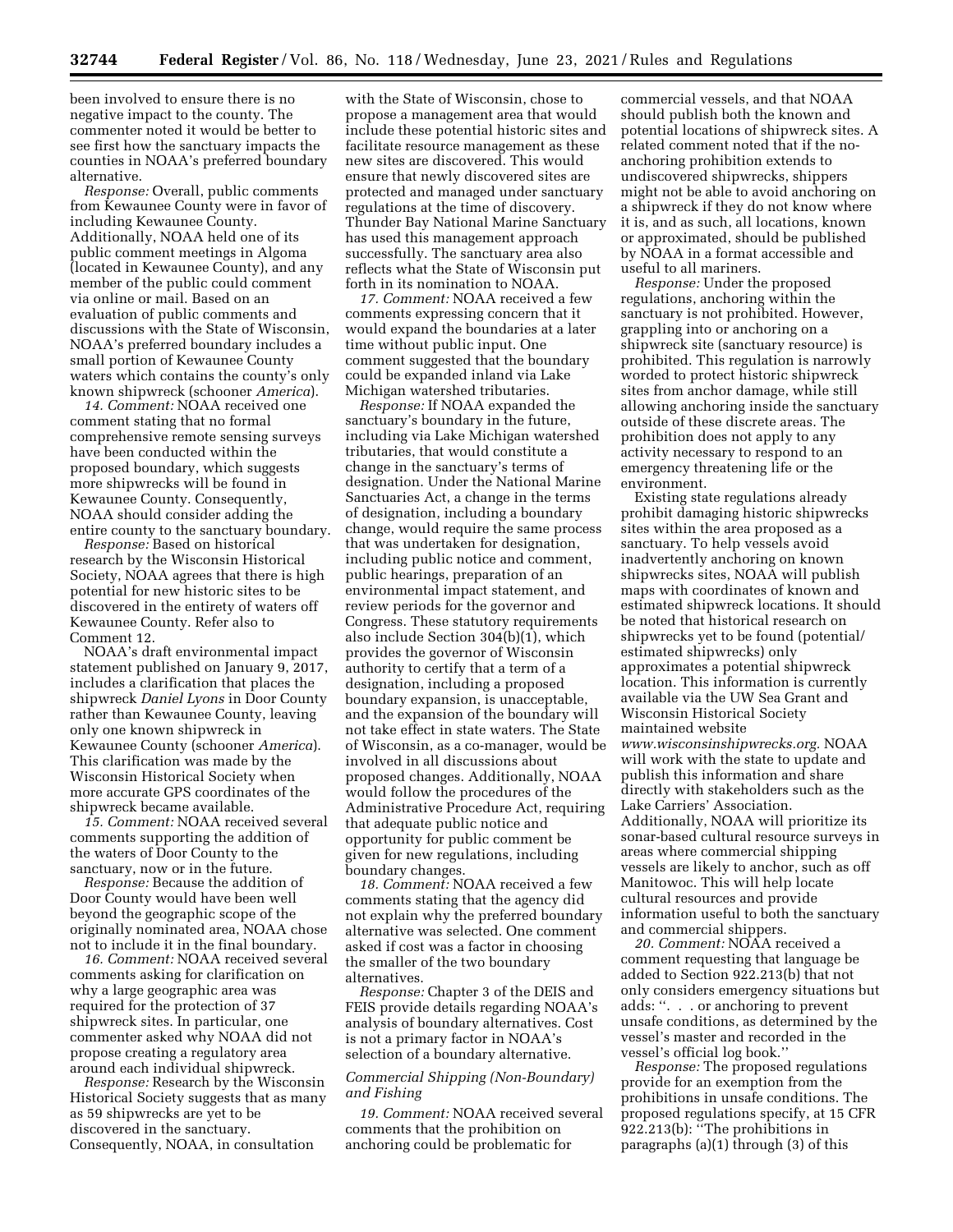section do not apply to any activity necessary to respond to an emergency threatening life, property or the environment . . . . " As such, NOAA believes that anchoring to prevent unsafe conditions is covered under current sanctuary regulations.

*21. Comment:* NOAA received one comment expressing concern that if NOAA broadens the scope of the Wisconsin sanctuary beyond maritime heritage resources, this would negatively impact the ability of shippers to conduct ballast water exchange.

*Response:* NOAA is committed to ensuring that the creation of the sanctuary would support businesses and organizations that use the lake and surrounding ports. NOAA has not proposed any regulations prohibiting ballast water exchange in the sanctuary. Also, the Coast Guard Authorization Act of 2015 (Pub. L. 114–120) prevents the Coast Guard and U.S. Environmental Protection Agency from prohibiting ballast water exchange in national marine sanctuaries in the Great Lakes that protect maritime heritage resources. Ballast water operations would continue as currently conducted. In terms of future changes to the sanctuary's scope beyond underwater cultural resources, such a change would require a public process similar to the original designation, thereby affording commercial interests and the public an opportunity to comment on how any change in the scope might affect ballast water exchange.

*22. Comment:* NOAA received several comments stating that the sanctuary would have a negative impact on shipping and could result in businesses being closed. The comments indicated that the proposed sanctuary, as a cultural asset, should not encumber critical commercial activity related to maritime transportation into Wisconsin ports and through Wisconsin waters. Current legal navigational practices should continue to be allowed.

*Response:* NOAA's proposal does not include restrictions to shipping. The proposal excludes the ports, marinas, and harbors of Two Rivers, Manitowoc, Sheboygan, and Port Washington from the sanctuary boundaries to avoid any unintended consequences of sanctuary designation on those operations. In addition, NOAA is proposing to eliminate the federally authorized areas (channels) from the sanctuary.

*23. Comment:* Several commenters asked if the sanctuary designation gives NOAA the right to regulate commercial and recreational fishing. One comment indicated that federal regulations as a result of sanctuary designation should not affect the ability of commercial

fishermen to conduct their fishing operations (particularly in ''Zone 3'').

*Response:* Sanctuary regulations and terms of designation are narrowly defined to protect underwater cultural resources, and under the current terms of designation for WSCNMS, NOAA does not regulate commercial or recreational fishing activities. There are no restrictions on where fishing activities can occur or what gear fishermen can use, as long as the fishing activities do not injure underwater cultural resources. NOAA would need to amend the terms of designation through a public process in order to regulate commercial and recreational fishing. Through its ongoing lakebed mapping surveys, the sanctuary will work with commercial fishermen to identify and share shipwreck locations to help avoid net entanglements.

# *Definitions, Fines, Enforcement, and Scope of Regulations*

*24. Comment:* NOAA received a comment indicating that the definition of sanctuary resource is too broad and could mean any ''debris'' (*e.g.,* beach glass, etc.) along the beach and below the ordinary high water mark. This could lead to people being fined for gathering such items along the beach.

*Response:* NOAA is proposing the LWD as the sanctuary's landward boundary. Consequently, the area between the OHWM and the LWD (*i.e.,*  most of the beach area) is not included in the preferred alternative for the sanctuary. Under the preferred alternative, cultural resources found along the beach between the OHWM and the LWD are not subject to the sanctuary regulations, but will remain subject to state regulation.

*25. Comment:* One commenter asked whether NOAA could impose legally enforceable restrictions on lake activities that are currently permissible by state authorities.

*Response:* No current state laws would be superseded by the proposed national marine sanctuary. The NMSA gives NOAA the authority to manage national marine sanctuaries in a manner that complements existing regulatory authority (16 U.S.C. 1431(b)(2)). Prior to designation, Section 304(6)(1) of the NMSA provides the governor with authority to certify that the designation or terms thereof are unacceptable, and preclude the designation or terms thereof from taking effect in state waters (16 U.S.C. 1434(6)(1)). This feature of the NMSA ensures the harmony of federal and state regulations, as well as provides the states with final approval of the designation and its regulations.

For example, one of the proposed Wisconsin sanctuary regulations, developed in consultation with the State of Wisconsin, is to prohibit anchoring at shipwreck sites. While there is no state prohibition on this activity, it is a violation of state law to damage shipwrecks, including damage from anchoring. To facilitate public access to shipwrecks and to eliminate the need for anchoring at these often fragile sites, NOAA would install moorings at these sites. In this way, the sanctuary strengthens and complements state regulations and facilitates public access through a combination of regulation and proactive resource protection measures.

*26. Comment:* NOAA received questions on who enforces sanctuary regulations, fines associated with violations of sanctuary regulations (including how the fines are calculated), examples of fines, and what happens to the funds NOAA receives from violations.

*Response:* NOAA views law enforcement as just one aspect of a sanctuary's comprehensive resource management strategy. Developing a plan to facilitate voluntary compliance with sanctuary regulations is another element of proactive enforcement included in the proposed sanctuary's draft management plan.

NOAA's Office of Law Enforcement enforces all of NOAA's natural and cultural resource laws, while also working with the U.S. Coast Guard (USCG) to enforce sanctuary regulations in the Great Lakes.

Violations of federal sanctuary regulations are violations of the NMSA, a federal statute. Civil violations are governed under NOAA's civil procedure regulations found at 15 CFR part 904. NOAA's Office of General Counsel assesses civil penalties in accordance with the nature, gravity, and circumstances of a violation. NOAA assesses civil penalties through the issuance of a notice of violation and assessment of civil penalty (NOVA). NOAA General Counsel publishes its penalty policy online to provide notice to the public about how it calculates penalties in any given case and to provide information about a typical penalty for a given type of violation. That information can be found at *[https://www.gc.noaa.gov/documents/](https://www.gc.noaa.gov/documents/Penalty-Policy-CLEAN-June242019.pdf)  [Penalty-Policy-CLEAN-June242019.pdf.](https://www.gc.noaa.gov/documents/Penalty-Policy-CLEAN-June242019.pdf)* 

Persons charged with civil violations are entitled to an opportunity for an administrative hearing before an administrative law judge (ALJ), and may seek reconsideration of the ALJ's ruling and appeal of the ALJ decision to the NOAA administrator. Persons may seek judicial review of the administrator's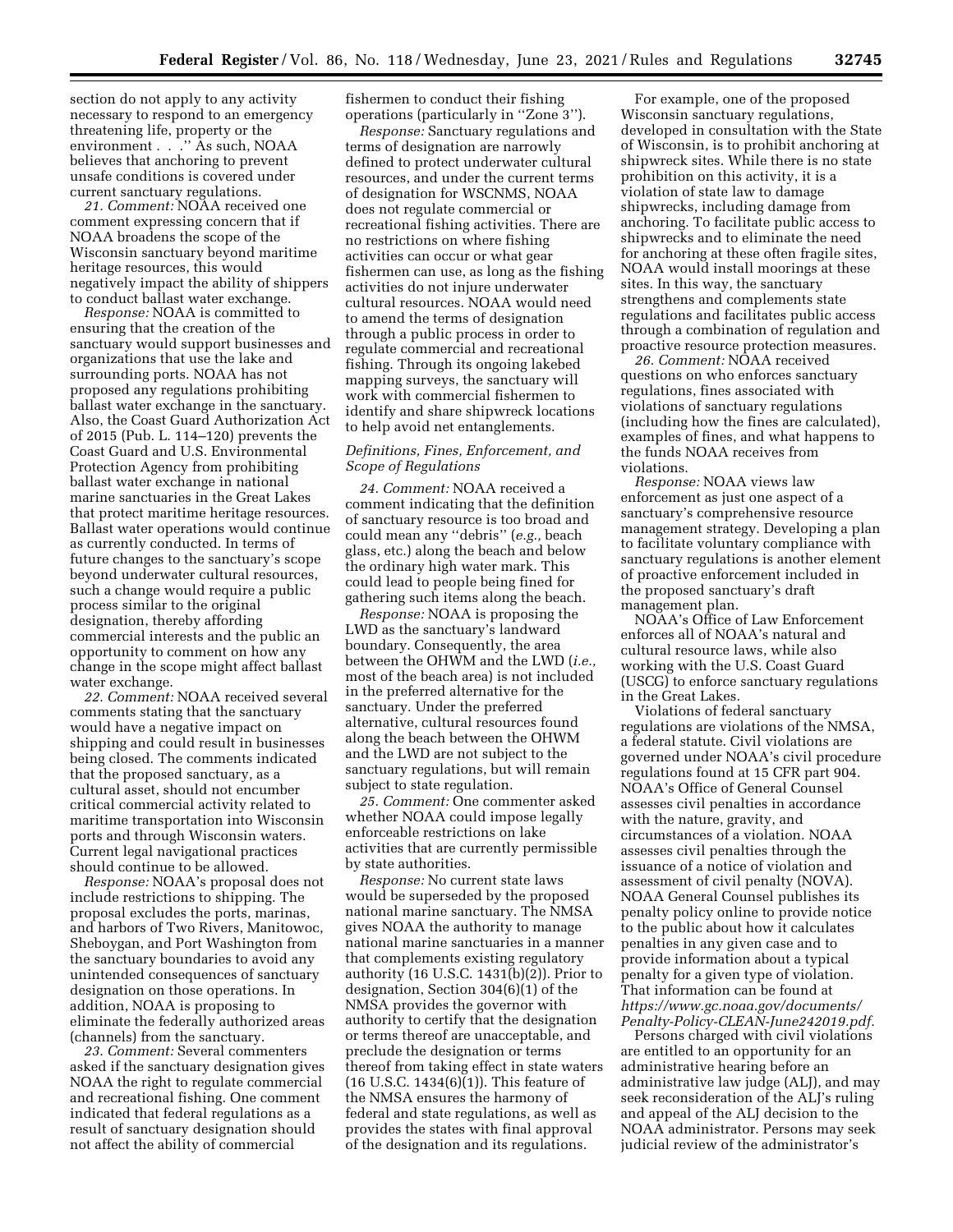decision before a federal district court. Criminal violations are referred to the U.S. Department of Justice for prosecution.

NOAA's Office of General Counsel does not produce an annual report detailing violations and fines levied. However, administrative decisions regarding NOAA violations that are decided by an ALJ and/or decided on appeal to the NOAA administrator are published at *[http://www.gc.noaa.gov/](http://www.gc.noaa.gov/enforce-office6.html)  [enforce-office6.html.](http://www.gc.noaa.gov/enforce-office6.html)* 

Under the NMSA (16 U.S.C. 1437(f)), amounts received from civil penalties must be used by NOAA in the following priority order: First, to manage and improve the sanctuary with respect to which the violation occurred that resulted in the penalty (*e.g.,* used to restore any damage to a vessel caused by violating the anchoring restrictions); second, to pay a reward to a person who furnishes information leading to the civil penalty; or, third, to manage and improve any other national marine sanctuary.

*27. Comment:* NOAA received a comment asking about the definition of ''interfering with'' federal investigations and how NOAA would determine if an action constitutes interference.

*Response:* The NOAA Office of Law Enforcement, along with state officers where authorized under cooperative enforcement agreements, monitor compliance and investigates potential violations of the NMSA and its regulations. The NMSA specifies the authorities of those officers and agents, which includes general authorities to investigate violations of the statute, regulations, or a permit issued pursuant to the NMSA; seize evidence of violations or sanctuary resources taken in violation of the NMSA; and exercise other lawful authorities as sworn federal law enforcement authorities. Sanctuary regulations would prohibit interfering with these investigations.

Violations of the NMSA are primarily handled as civil administrative matters, pursuant to the Administrative Procedure Act. NOAA assesses civil penalties through the issuance of a NOVA. NOAA's Office of General Counsel assesses civil penalties in accordance with the nature, gravity, and circumstances of a violation. NOAA General Counsel publishes its penalty policy on its website to provide notice to the public as to how it calculates penalties in any given case and to provide information as to a typical penalty for a given type of violation. That information can be found at *[https://www.gc.noaa.gov/documents/](https://www.gc.noaa.gov/documents/Penalty-Policy-CLEAN-June242019.pdf)  [Penalty-Policy-CLEAN-June242019.pdf.](https://www.gc.noaa.gov/documents/Penalty-Policy-CLEAN-June242019.pdf)* 

*28. Comment:* Several comments indicated that because NOAA has the authority to regulate a wide variety of resources through the National Marine Sanctuaries Act, there is concern that in the future NOAA will expand its authority beyond protecting maritime heritage resources.

*Response:* Refer to comment 21 above. *29. Comment:* NOAA received a comment asking what happens if a modern vessel sinks or wrecks in the sanctuary boundaries. Does the owner of the sunken property get to salvage his/her vessel or does this become a sanctuary resource?

*Response:* Current salvage rules and regulations would continue to apply within WSCNMS. A recently sunken vessel would not be included in the definition of ''sanctuary resources'' which means ''all prehistoric, historic, archaeological, and cultural sites and artifacts within the sanctuary boundary, including all shipwreck sites.'' Additionally, ''shipwreck site'' means ''any historic sunken watercraft, its components, cargo, contents, and associated debris field.''

NOAA revised the definition in § 922.211(a)(2) for ''shipwreck site'' by adding ''historic'' to clarify its focus on historic shipwrecks (*i.e.,* not all shipwrecks, but those that demonstrate an important role in or relationship with maritime history). This addition specifically responded to concerns about defining recent or contemporary sunken craft or objects as sanctuary resources. For the purposes of the final rule, ''historic'' takes its definition from ''historical resource'' located in § 922.3 of the generally applicable sanctuaries regulations.

*30. Comment:* Several commenters indicated that shipwrecks are not mentioned in the 1972 Marine Protection, Research, and Sanctuaries Act, so NOAA does not have the authority to designate a ''shipwreck'' sanctuary.

*Response:* The NMSA expressly provides that ''the Secretary may designate any discrete area of the marine environment as a national marine sanctuary . . . (if) the area is of special national significance due to its conservation, recreational, ecological, historical, scientific, cultural, archaeological, educational, or esthetic qualities'' (16 U.S.C. 1431(a)(2)).

*31. Comment:* One commenter requested to know what NOAA means by the term ''lakebottom associated with underwater cultural resources.''

*Response:* NOAA did not propose any regulation containing the language cited by the commenter.

*32. Comment:* A few commenters suggested that NOAA should not take away the public's right to use metal detectors.

*Response:* NOAA is not proposing to prohibit metal detecting in the sanctuary. In addition, the area between the OHWM and the LWD (where metal detecting on the beach would likely take place) is not included in the sanctuary boundary.

*33. Comment:* One commenter raised concerns that NOAA would prohibit exploration for and development of minerals or other natural resources in the proposed sanctuary.

*Response:* NOAA is not proposing to prohibit natural resources exploration and development in the sanctuary. The regulations are narrowly defined to protect underwater cultural resources. There are no restrictions to natural resources exploration and development as long as these activities do not injure underwater cultural resources or otherwise conflict with regulations specific to WSCNMS.

*34. Comment:* One commenter asked if the proposed sanctuary could ever be abandoned or decommissioned.

*Response:* Although the NMSA does not contemplate de-designation of a national marine sanctuary, NOAA engages closely with the state and public to review and revise its sanctuary management plan every five years. The management plan prioritizes resource management goals and describes actions by NOAA and its partners to accomplish them. The plan encompasses all nonregulatory programming—research, resource protection, education, outreach, volunteers, operations—that protects the cultural resources of the sanctuary while supporting responsible uses and enjoyment. A full management review process may take two to three years and involve several opportunities for public participation through scoping and review and comment on a draft and final plan. The Sanctuary Advisory Council would have a key role in the management plan review process.

*35. Comment:* A few commenters requested that sanctuary regulations protect natural and biological resources in the Great Lakes ecosystem. Comments suggested regulations to prevent wastewater discharges, discharge of mercury and other toxic materials, risks from aging infrastructure, spread of invasive species, and other risks to wildlife and habitat.

*Response:* This is beyond the scope of NOAA's stated need for action, which focused on the protection and interpretation of nationally significant underwater cultural resources.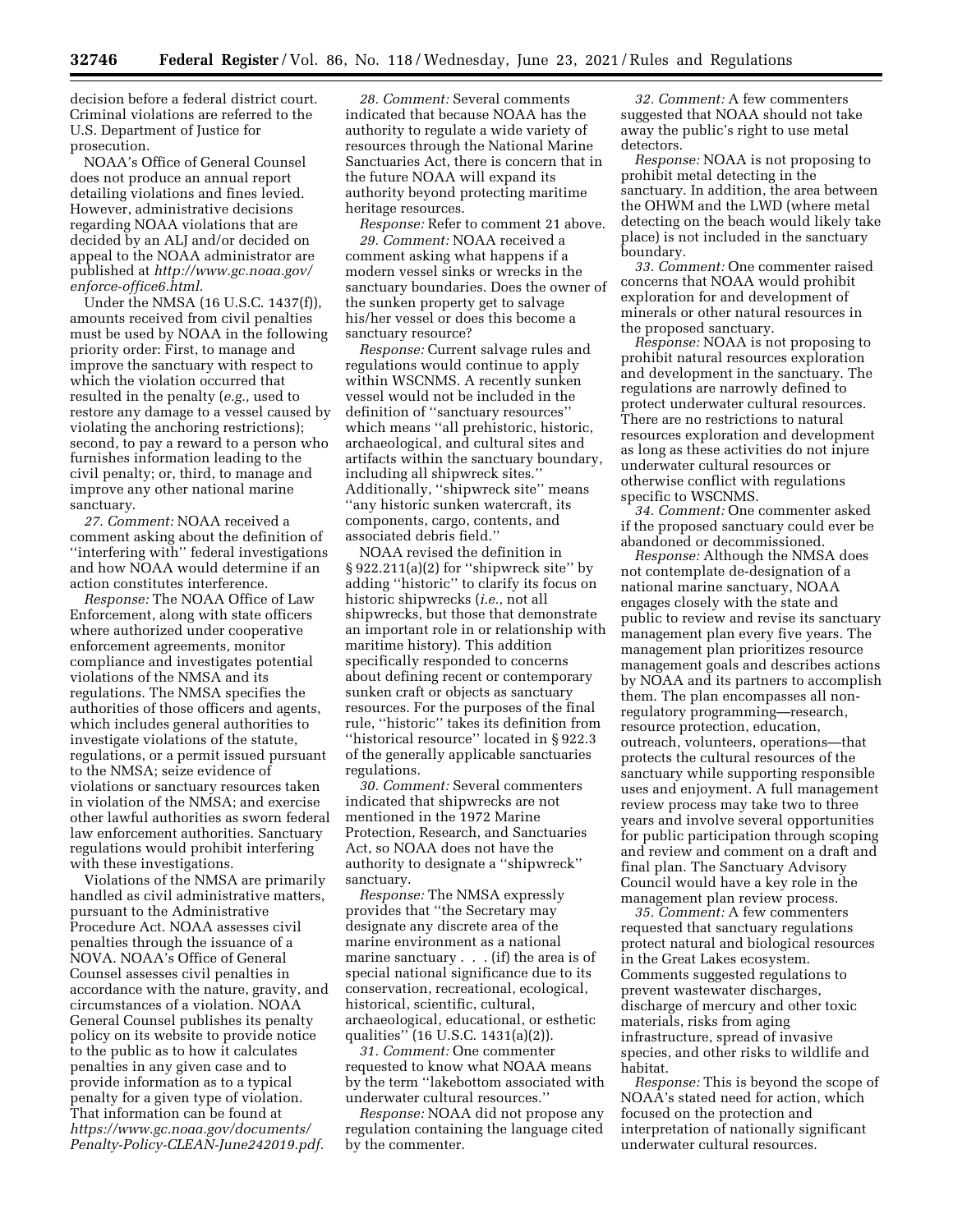*36. Comment:* NOAA received comments asking whether the sanctuary would create any additional restrictions or regulatory requirements related to dredging, pier structure maintenance, or extension of pier structures, and if local entities would require NOAA permission to install a new water intake line into Lake Michigan or to continue grooming beaches, including areas below the OHWM. A related comment requested that all necessary maintenance activities regarding Lake Michigan water intakes should be allowed to proceed uninhibited within the sanctuary boundaries.

*Response:* WSCNMS regulations are narrowly focused on protecting underwater cultural resources. If an activity does not injure these sanctuary resources, it is not restricted or prohibited, and does not require a sanctuary permit. Dredging, pier construction and maintenance, and other construction activities are not expressly prohibited activities under the proposed regulations. However, should these types of activities violate the sanctuary prohibition on ''moving, removing, recovering, altering, destroying, possessing, or otherwise injuring'' a resource, they would be prohibited.

Activities mentioned in this comment are already regulated by state and other federal entities. Section 106 of the National Historic Preservation Act requires the State of Wisconsin to identify known and potential historic resources that may be impacted by dredging and other activities that affect the lakebed. NOAA, through its comanagement arrangement with the state and through the consultation requirement for federal agencies under the NMSA Section 304(d), would coordinate its response, including potential permitting and Section 106 consultation, when historic/cultural resources may be impacted.

As for grooming beaches, NOAA proposes to adopt a boundary of the LWD, which will effectively exclude beaches from the boundaries of the sanctuary.

*37. Comment:* NOAA received a comment requesting that it refrain from depicting the national marine sanctuary on Federal Aviation Administration's aeronautical charts to avoid confusion and misinterpretation of the area by general aviation pilots.

*Response:* NOAA is not proposing including overflight restrictions as part of the sanctuary prohibitions, and not proposing that the sanctuary be depicted on aeronautical charts.

*38. Comment:* NOAA received one comment that the proposed sanctuary

overlaps the boundaries of a restricted area (R–6903) used by the Volk Field Combat Readiness Training Center. In the unlikely event that the Wisconsin Air National Guard or users of R–6903 would need to conduct some sort of unconventional and/or kinetic operation in R–6903, close coordination with NOAA and the Federal Aviation Administration would be a necessity.

*Response:* NOAA agrees and will coordinate with the Air National Guard to ensure compatible use of the sanctuary.

*39. Comment:* NOAA received a comment asking if the sanctuary would impact municipal lakebed grants.

*Response:* No. The sanctuary proposal recognizes the state's sovereignty over its waters and submerged lands, including any state lakebed leases.

# *Public Review Process, State Legislature Involvement, State Role/Authority*

*40. Comment:* NOAA received a comment stating that it did not provide enough time for the public to comment and did not provide the public with enough information about the proposed sanctuary. NOAA also received one comment asking NOAA to hold a public session to help the public understand the sanctuary proposal.

*Response:* NOAA held an 81-day public comment period, which exceeds the comment period generally recommended under Executive Order 12866 and the 45-day required comment period for a DEIS under NEPA, to allow the public time to review the proposal and provide comments. NOAA also held four public meetings to discuss the proposal and gather public comments. These meetings were held in four cities along the coastal area to ensure public access. NOAA also published a **Federal Register** notice and a website (*[http://](http://sanctuaries.noaa.gov/wisconsin/) [sanctuaries.noaa.gov/wisconsin/](http://sanctuaries.noaa.gov/wisconsin/)*) with the proposed sanctuary information for the public, meeting NMSA notification requirements. Additionally, NOAA issued a press release and received coverage in the local, regional, and national press. NOAA staff presented at city council meetings in Two Rivers, Sheboygan, Port Washington, and Mequon, and at county council meetings in Sheboygan and Ozaukee counties. A timeline of the sanctuary designation process can be found in the FAQ section at *[https://](https://sanctuaries.noaa.gov/wisconsin/)*

*[sanctuaries.noaa.gov/wisconsin/.](https://sanctuaries.noaa.gov/wisconsin/)  41. Comment:* NOAA received several comments asking how the state government is involved in the sanctuary designation and how a sanctuary designation can be done without the state legislature's involvement.

*Response:* Throughout the sanctuary designation process, NOAA worked closely with the Wisconsin Historical Society, Wisconsin Department of Natural Resources, Wisconsin Coastal Management Program, Wisconsin Department of Transportation, Wisconsin Department of Tourism, Wisconsin Public Service Commission, and the Wisconsin Public Lands Commission. Should NOAA and the Wisconsin governor ultimately concur on the designation, both NOAA and the state would co-manage WSCNMS.

Furthermore, in national marine sanctuaries that include state waters, the NMSA provides the governor of the state with the opportunity to certify to the Secretary of Commerce that the designation or any of its terms is unacceptable (*i.e.,* objects), in which case the designation or the unacceptable term shall not take effect.

*42. Comment:* Many commenters suggested that a federal government program or involvement in Wisconsin is an intrusion into sovereign state waters. Designation of the sanctuary will result in the loss of state control of Lake Michigan, and a takeover of both management and regulation of the Wisconsin waters by the federal government.

*Response:* Wisconsin Shipwreck Coast National Marine Sanctuary will not change the ownership or control of state lands or waters; that is, no loss of state sovereignty will occur as a result of designation of a national marine sanctuary. The state's jurisdiction and rights will be maintained and NOAA will not intrude upon or change existing state or local authorities. All existing state laws, regulations, and authorities will remain in effect. The state will maintain ownership of the shipwrecks within the sanctuary.

*43. Comment:* NOAA received several comments stating that while the proposal highlights co-management with the State of Wisconsin, the governor only gains power through Section 922.214, Emergency Regulations. NOAA should consider allowing the governor to hold form of a veto, or check and balanced action, or at least part of the leasing or licenses action.

*Response:* The co-management of the sanctuary provides a number of opportunities for the State of Wisconsin, either through the governor or by state agencies, to participate in the management of the sanctuary. For sanctuaries in state waters, pursuant to the National Marine Sanctuaries Act 304(b)(1), whenever a sanctuary is proposed to be designated, or the terms of designation changed, the governor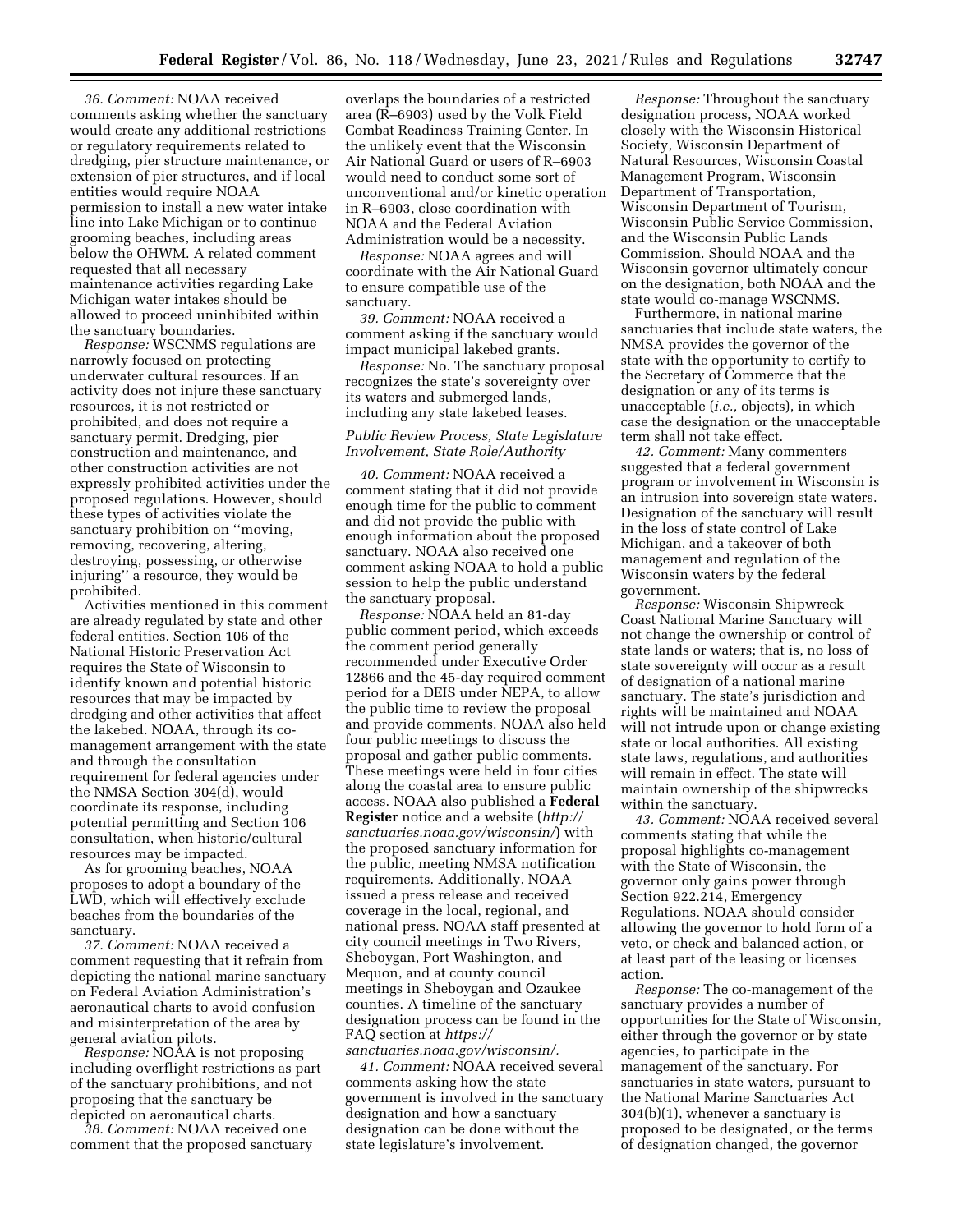has the opportunity to certify to the Secretary of Commerce that the designation or any of its terms is unacceptable, in which case the designation or the unacceptable term shall not take effect.

The memorandum of agreement between NOAA and the State of Wisconsin will describe the details of co-management. The governor and state agencies will have considerable latitude in shaping the future of the state's comanagement framework with NOAA, including the type of regulations that would apply to WSCNMS.

*44. Comment:* NOAA received a comment asking if NOAA does not ultimately establish a sanctuary, where the factors affecting this decision will be published. Will these factors be made a part of public record for future awareness and decision-making?

*Response:* Should NOAA decide not to designate a sanctuary, it would publish a notice in the **Federal Register**  to withdraw the proposed rule. The **Federal Register** notice would describe the reasons for NOAA's decision.

*45. Comment:* NOAA received a comment asking if it would ever have any accountability to existing state government lake regulations or laws, specifically those of the Wisconsin Department of Natural Resources.

*Response:* The NMSA gives NOAA the authority to manage national marine sanctuaries in a manner that complements existing regulatory authority (16 U.S.C. 1431(b)(2)). In a comanagement framework with a respective state government, NOAA and the state would work collaboratively on the proposed sanctuary. A memorandum of agreement between NOAA and the state would ensure that state and federal authorities are harmonized and coordinated. In addition, during the designation process and any future changes to the terms of designation, the governor has the authority to certify as unacceptable all or parts of the designation, which prevents the unacceptable terms from taking effect in state waters (16 U.S.C. 1434(b)(1)).

## *Diver Access, Recreational Anchoring, Mooring Buoys, and Resource Management*

*46. Comment:* NOAA received one comment about the importance of NOAA defining what it means to not be able to anchor in areas ''associated with a shipwreck.''

*Response:* The definition of ''shipwreck site'' in the WSCNMS regulations at 15 CFR 922.211(a)(2) means ''any historic sunken watercraft, its components, cargo, contents, and

associated debris field.'' Debris fields associated with shipwrecks sites can have significant archaeological value, including the existence of fragile ship structure and artifacts. By ''associated debris field,'' NOAA means all cultural material adjacent to a shipwreck site, but not necessarily contiguous with it. Each shipwreck site is unique, and the resultant debris field forms through a variety of site-specific factors including depth, circumstances of sinking, and other factors. As more data are gathered (*e.g.,* through sonar surveys) on individual shipwrecks sites and associated debris fields, NOAA will publish information that helps visitors anchor outside of areas that could be damaged.

*47. Comment:* NOAA received several comments indicating that divers are a small percentage of the population, and questioned why a sanctuary should be established to serve such a small group.

*Response:* As demonstrated in many sanctuaries, much of the public often benefits from the sanctuary through diving, kayaking, and snorkeling, as well as through museums, interpretive displays, websites, formal and informal educational programs, enhanced tourism opportunities, multidisciplinary research opportunities, and other unique sanctuary-related partnerships and activities. The sanctuary's final management plan outlines priorities in these areas for the first five years of the sanctuary's operation. These priorities substantially expand the public benefit of the sanctuary beyond that of divers.

*48. Comment:* NOAA received one comment that if NOAA does not install mooring buoys on all shipwrecks, the prohibition on anchoring will be detrimental to public access.

*Response:* NOAA promotes public access to shipwrecks, and believes this is a fundamental way to increase their cultural and recreational value. Permanent moorings are an important resource protection measure that eliminates the need to grapple or anchor into the often fragile sites. This priority is described in the final management plan as Strategy RP–3.

NOAA recognizes that it will take time to install moorings at all shipwrecks sites, and that some sites (particularly deep sites) create challenges for ideal mooring systems. Consequently, NOAA is proposing a two-year delay in the implementation of the no-anchoring prohibition. During this period, the sanctuary will work with the state, Sanctuary Advisory Council, a diver working group, and other relevant stakeholders to develop a moorings implementation plan and best practices document. During the twoyear delay, NOAA will also consider guidelines for allowing divers to tie moorings directly on certain shipwrecks sites via a no-fee sanctuary permit.

*49. Comment:* NOAA received one comment that anchoring outside the shipwreck with the ''shot line'' method is not practical and it increases the dangers of diving.

*Response:* NOAA recognizes that anchoring outside the wreck and using a shot line (a weighted line with surface buoy dropped onto a shipwreck site to mark its location and provide reference for divers) may be a new practice for some users and not possible for all users. NOAA recognizes, too, that it will take time to install sanctuarymaintained moorings (see previous comment). Consequently, NOAA is considering allowing users to apply for a sanctuary permit to tie a suitable longterm mooring line directly into some shipwreck sites, which is a common and more familiar practice. Among other resource protection benefits, a no-fee permit would allow the sanctuary to work directly with users to determine which shipwrecks are most popular, and thereby prioritize future sanctuarymaintained permanent moorings located adjacent to the shipwreck.

*50. Comment:* NOAA received a few comments about who would be in charge of placing mooring buoys, how early in the season buoys would be placed, if there would be online resources outlining the status of shipwrecks as marked or unmarked, and how members of a local community could be involved in buoy management.

*Response:* As indicated in the final management plan at Strategy RP–3 (Activity 3.1), NOAA will develop a five-year plan to develop and begin implementation of a plan for design, implementation, and maintenance of mooring buoy system, including priorities for which shipwrecks to buoy. Activity 3.1 includes an item to ''work with local dive charters to monitor moorings throughout the dive season.'' Overall, while NOAA will have the lead responsibility for the mooring buoys in the sanctuary, it will work in close cooperation with the state and with local partners. With regard to online status, in time WSCNMS will have a GIS-based map similar to that of Thunder Bay National Marine Sanctuary (*[https://thunderbay.noaa.gov/](https://thunderbay.noaa.gov/shipwrecks/mooring_program.html) [shipwrecks/mooring](https://thunderbay.noaa.gov/shipwrecks/mooring_program.html)*\_*program.html*). The online tool shows the seasonal status of mooring buoys at shipwreck sites. As indicated in Comment 47, the sanctuary will convene a working group to explore how best to implement the mooring buoy plan, which includes the potential use of volunteers.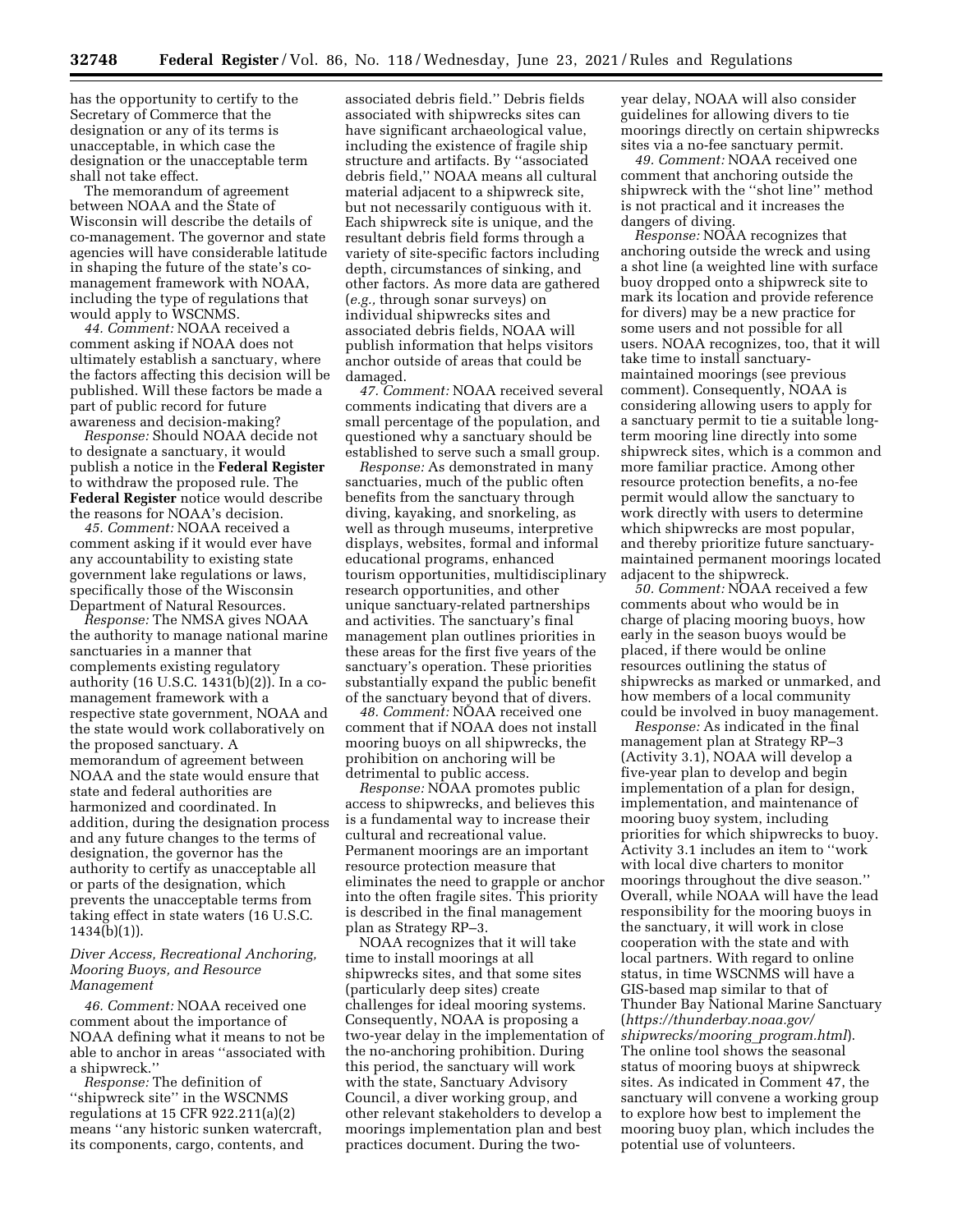*51. Comment:* NOAA received several comments about the importance of NOAA providing additional protection to shipwrecks.

*Response:* Protecting shipwrecks and other underwater cultural resources will be a priority of Wisconsin Shipwreck Coast National Marine Sanctuary. As described in the final management plan, there are several ways to accomplish the resource protection goal, including enhanced regulations, installing mooring buoys, engaging with divers about best practices for diving, providing general education regarding the significance of these resources, and enforcing federal and state regulations to address protecting shipwrecks.

*52. Comment:* NOAA received a few comments that people should not be restricted from searching for shipwrecks.

*Response:* NOAA is not restricting the ability of the public to search for shipwrecks, or proposing requiring a sanctuary permit for this activity.

*53. Comment:* NOAA received several comments stating that there should not be any restrictions on access to shipwrecks.

*Response:* NOAA is not proposing regulation of, or restrictions on, recreational diving activities within the sanctuary, as long as the activities do not injure sanctuary resources or result in anchoring on or grappling onto a shipwreck site. NOAA is not proposing requiring a permit to dive in the sanctuary.

*54. Comment:* NOAA received a few comments asking how locations of newly discovered shipwrecks would be made public.

*Response:* While it is the intention of the sanctuary to release coordinates of known shipwrecks, NOAA may decide to withhold the release of coordinates of a newly discovered, historically significant shipwreck for a period of time so that NOAA and the state can document the site and its artifacts. Under this scenario, NOAA will use agency and partner resources (and possibly volunteers) to document the site. A newly discovered site may be particularly fragile or possess a large number of artifacts, and specific management or monitoring measures would need to be put into place before site coordinates are published on the sanctuary's website.

*55. Comment:* NOAA received several comments asking how the sanctuary would actually protect shipwrecks, including whether there is sufficient enforcement to protect shipwrecks.

*Response:* The goal of WSCNMS is to comprehensively manage the underwater cultural resources of Lake

Michigan. Enforcement is one aspect of the resource protection strategy as indicated in Strategy RP–5 of the final management plan, which states ''Develop a plan to increase awareness of sanctuary regulations and state law and to enhance law enforcement efforts.'' Since NOAA does not currently have enforcement officers in the Great Lakes, NOAA works with the U.S. Coast Guard to enforce sanctuary regulations. NOAA would also work with state partners to explore options for assistance in the enforcement of sanctuary regulations. Developing a plan to facilitate voluntary compliance with sanctuary regulations is another element of proactive enforcement included in the sanctuary's management plan.

*56. Comment:* NOAA received one comment asking if future maritime archaeological research in the sanctuary would be restricted.

*Response:* NOAA encourages research and documentation of underwater cultural resources, and in many cases can facilitate and act as a partner in these activities. NOAA is not restricting archaeological research, including Phase 1 (searching for shipwrecks) and Phase 2 (documenting shipwrecks) archaeology. However, given the sanctuary's proposed prohibition on injuring/damaging shipwreck sites, NOAA encourages researchers to obtain a Phase I archaeology permit from the State of Wisconsin, and consult with the sanctuary superintendent ahead of conducting research. For archaeological projects that will alter a site, or seek to remove artifacts, both a state and sanctuary permit would be required. Through a programmatic agreement, NOAA and the state will seek to simplify this process.

*57. Comment:* NOAA received several comments stating that the threat to shipwrecks will increase with increased tourism. The commenters asked who would monitor the shipwrecks, how the shipwrecks would be protected, and who would pay for these costs.

*Response:* NOAA believes that increasing public access and tourism to shipwrecks sites is an important way to foster awareness, appreciation, and ultimately protection of these special places. While NOAA encourages public access to shipwrecks, we are aware that increased use can result in additional pressure to these resources. The final management plan takes a broad approach to ensuring that the shipwrecks are protected to the greatest extent possible through the resource protection, education, and research. Monitoring is captured Strategy RP–2 of the final management plan.

Other elements of the final management plan that address increased use of sanctuary resources are the installation of additional mooring buoys, and public outreach programs on the value and fragility of shipwrecks. Appendix 1 of the final management plan addresses potential sanctuary operating budgets and partner contributions.

*58. Comment:* NOAA received many comments stating that the State of Wisconsin already protects shipwrecks, and that this effort should not be duplicated by the federal government.

*Response:* NOAA and the state will be co-managers of the sanctuary and work together to ensure that their efforts are complementary and not duplicative. Importantly, this co-management arrangement affords opportunities that neither NOAA nor the state could realize on its own. As detailed in the FEIS (see Chapter 2), designation as a national marine sanctuary would provide increased resources to carry out the research, education, and law enforcement activities necessary to more comprehensively manage, protect, and increase the public benefit of these resources. For example, the sanctuary would bring national attention, interest, resources, and partners to the area. The sanctuary nomination put forth in 2014 by the State of Wisconsin on behalf of several lakeshore communities states the reasons the state wanted to partner with NOAA to protect the shipwrecks. The sanctuary nomination can be found at *[https://nominate.noaa.gov/media/](https://nominate.noaa.gov/media/documents/nomination_lake_michigan_wisconsin.pdf) [documents/nomination](https://nominate.noaa.gov/media/documents/nomination_lake_michigan_wisconsin.pdf)*\_*lake*\_*michigan*\_ *[wisconsin.pdf.](https://nominate.noaa.gov/media/documents/nomination_lake_michigan_wisconsin.pdf)* An example of the types of research programs and activities that a national marine sanctuary could provide in Wisconsin can be found in Thunder Bay National Marine Sanctuary's 2013 condition report (*[https://sanctuaries.noaa.gov/science/](https://sanctuaries.noaa.gov/science/condition/tbnms/)  [condition/tbnms/](https://sanctuaries.noaa.gov/science/condition/tbnms/)*).

*59. Comment:* NOAA received a few comments suggesting that shipwrecks are not threatened to the degree that necessitates NOAA involvement, and that shipwrecks are already preserved by the fresh water of the Great Lakes.

*Response:* While it is true that the cold, fresh water of the Great Lakes preserves shipwrecks better than a saltwater environment, this alone does not negate negative impacts to Wisconsin's shipwrecks. These threats, as described in the FEIS (see Chapter 2), include both natural processes and human activities. Human threats to underwater cultural resources include looting and altering shipwreck sites and damaging shipwreck sites by anchoring. The proposed final rule for WSCNMS includes a prohibition on the use of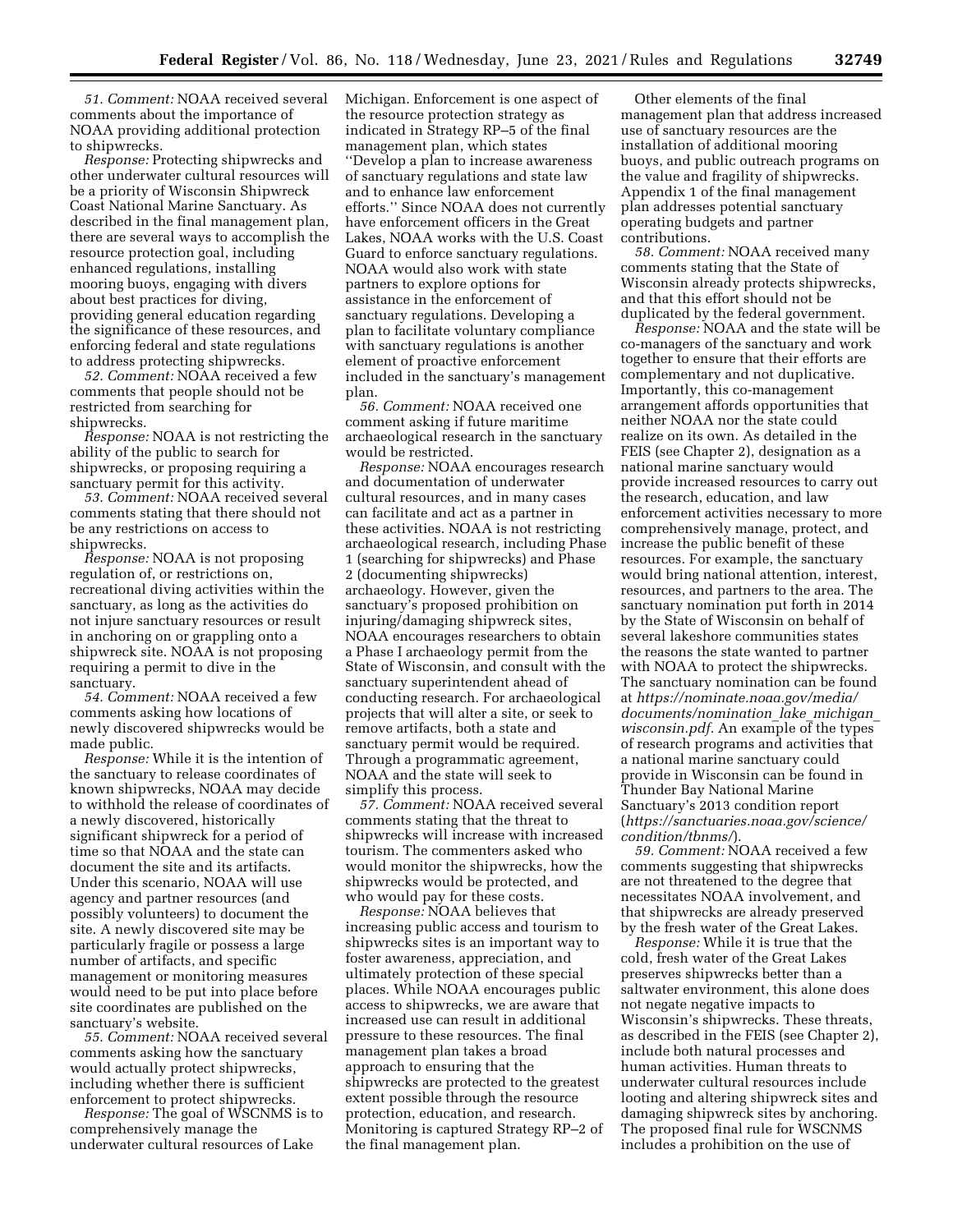grappling hooks and anchors at shipwreck sites. This prohibition will more directly address damage to shipwrecks than the state is able to address. Additionally, as steward of these nationally significant cultural resources, NOAA believes that creating public awareness and engagement in the sanctuary through research, education, and community engagement is an essential means of resource protection and increasing public benefit.

*60. Comment:* NOAA received a comment asking whether NOAA could charge new fees (for a permit or otherwise) on citizens for lake activities that are currently free.

*Response:* NOAA is not proposing to charge any fees on any activity within the proposed Wisconsin sanctuary.

#### *Funding*

*61. Comment:* NOAA received several comments related to the cost of designating a national marine sanctuary. The comments included a concern about higher taxes as a result of the designation; a concern that the federal government does not have sufficient funds to manage the area; a statement that federal funds would be better used to protect natural resources; a concern that NOAA has not provided a cost or budget analysis; a comment about financial accountability; and two questions asking about the sources of funding for the sanctuary.

*Response:* The National Marine Sanctuaries Act (16 U.S.C. Chapter 32) directs NOAA to protect these nationally significant ecological and historical resources. As a federal agency, appropriations for NOAA programs are enacted by Congress, and signed into law by the president. An annual allocation for the management of all the national marine sanctuaries is included in each annual appropriation. NOAA makes funding decisions for each sanctuary based on the funding level, program priorities, and site needs. As a result, funding for a given site can vary with fluctuations in annual appropriations, which may impact the level of activities completed in the management plan each year. As part of the final management plan for this sanctuary, NOAA included a summary of the sanctuary activities that are possible at several funding levels. NOAA also anticipates that a varying level of in-kind contributions from comanagers and partners, as well as grants and other outside funding, will contribute to the overall sanctuary goals. Additionally, ONMS has received roughly \$2 million in donations and inkind contributions and 120,000

volunteer hours per year at its sites nationwide.

*62. Comment:* One commenter asked what would happen if Congress chose to not appropriate sufficient funds for the proposed sanctuary's operations in any given fiscal year?

*Response:* The NMSA (16 U.S.C. 1431 *et seq.*) directs NOAA to protect these nationally significant areas and their ecological and historical resources. A program allocation in NOAA's annual appropriations typically provides funding for the management of all of the national marine sanctuaries. While NOAA makes funding decisions for each sanctuary based on the ONMS funding level, program priorities, and site needs, it executes the ONMS budget to ensure basic operating costs at all national marine sanctuaries are met.

#### *Economic Impact*

*63. Comment:* NOAA received several comments that the economic impact of the sanctuary would be limited because not many people dive, and local museums already do the outreach that NOAA is proposing. Similarly, NOAA received several comments stating that the socioeconomic impact study on Thunder Bay National Marine Sanctuary by the University of Michigan does not demonstrate positive impacts. The commenters asked why NOAA expects positive economic impacts in Wisconsin.

*Response:* As demonstrated at other national marine sanctuaries, NOAA believes that broader public outreach and education are also important resource protection activities, because they increase awareness, appreciation, and value of our nation's maritime heritage and nationally significant historic sites. That sanctuary activities aimed at the non-diving public could benefit the region was recognized in the 2014 sanctuary nomination, which indicated that a chief goal for the state and communities was to leverage the sanctuary to ''Build and expand on state and local tourism initiatives and enhance opportunities for job creation.'' Letters of support from many area museums accompanied the sanctuary nomination (*[https://nominate.noaa.gov/](https://nominate.noaa.gov/media/documents/nomination_lake_michigan_wisconsin.pdf)  [media/documents/nomination](https://nominate.noaa.gov/media/documents/nomination_lake_michigan_wisconsin.pdf)*\_*lake*\_ *michigan*\_*[wisconsin.pdf](https://nominate.noaa.gov/media/documents/nomination_lake_michigan_wisconsin.pdf)*). Consequently, education and outreach activities constitute a significant part of the sanctuary's final management plan.

Initiatives at NOAA's Thunder Bay National Marine Sanctuary in Alpena, Michigan, provide an example of a wide range of education, outreach, interpretation, tourism, and partnerships aimed at the benefitting the general public. NOAA disagrees with

the comment on the 2013 economic study for Thunder Bay National Marine Sanctuary.

## *Draft Management Plan, Sanctuary Name, Operations*

*64. Comment:* NOAA received one comment that NOAA should consider modifying the goal statement in the education and outreach plan to include education and dissemination of the maritime cultural landscape perspective as well as the shipwrecks to be protected by the proposed sanctuary, and that all of the strategies should address the maritime cultural landscape.

*Response:* NOAA believes the maritime cultural landscape is an essential component of interpreting, understanding, and appreciating historic shipwrecks. The final management plan contains a strategy and two activities aimed at characterizing the sanctuary's maritime cultural landscape. NOAA added a reference to maritime cultural landscapes in the ''Objectives'' section of the education management plan. As described by the National Park Service, a cultural landscape is a geographic area including cultural and natural resources, coastal environments, human communities, and related scenery that is associated with historic events, activities, or persons, or exhibits other cultural or aesthetic value.

*65. Comment:* NOAA received one comment stating that NOAA should fund the sanctuary at the \$700,000 level (as indicated in a summary of potential funding scenarios in Appendix 1 of the final management plan), as this would include enough resources to hire an education coordinator and implement an education program.

*Response:* NOAA agrees it is important to implement elements of the Education and Outreach Action Plan. NOAA makes funding decisions based on annual appropriations to the program, which drive decisions for each sanctuary based on the funding level, program priorities, and site needs. As a result, site level funding can vary from year to year, which may impact the level of activities completed in the management plan each year.

*66. Comment:* NOAA received one comment stating that NOAA needs to have a presence in each community working on this designation process. Rather than having a new visitor center created post-designation, NOAA should capitalize on the existing informal learning institutions and allied organizations already working to educate and inspire public appreciation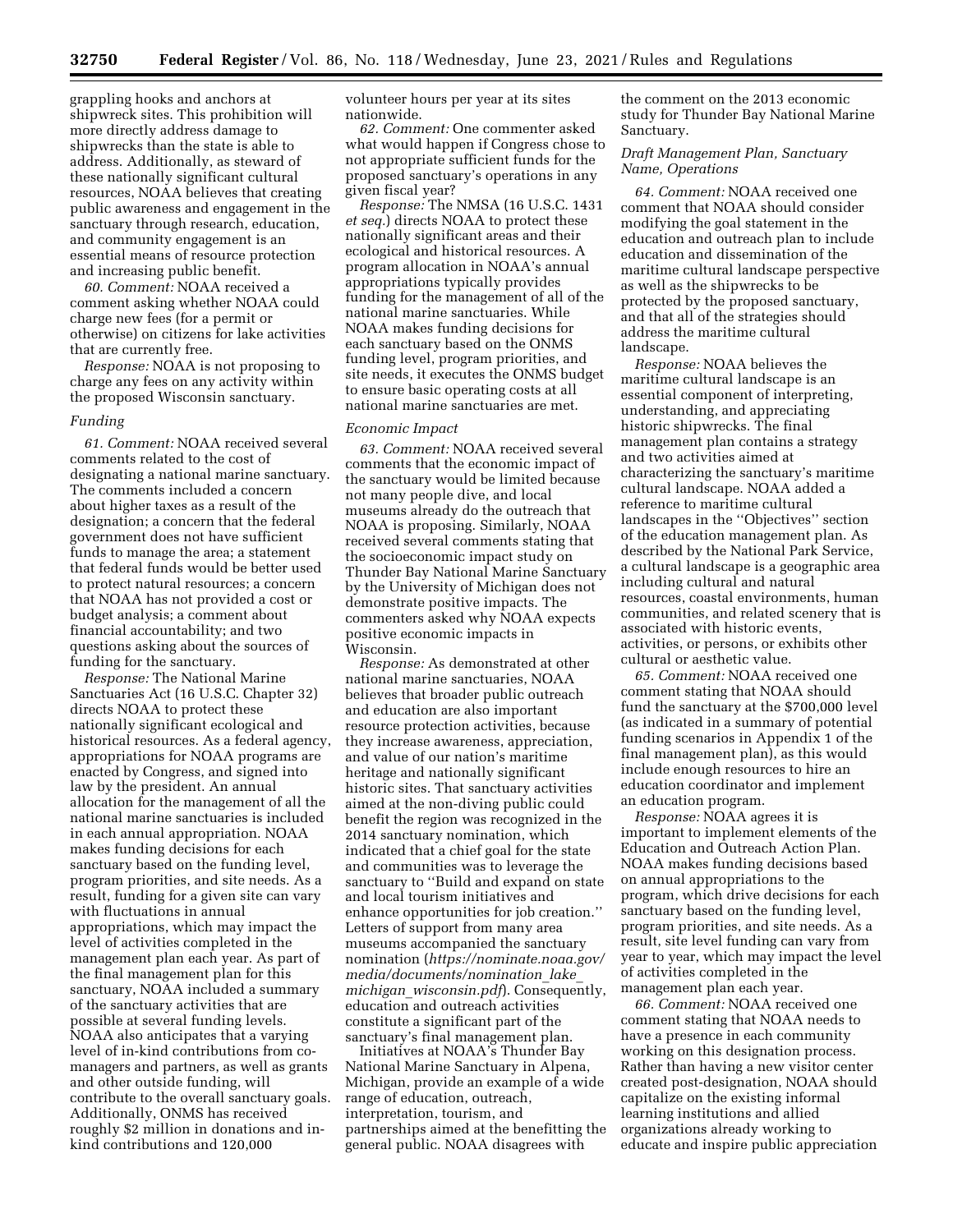of—and involvement in—the Great Lakes.

*Response:* One of the strengths of the WSCNMS designation is the many opportunities to partner with, leverage, and complement assets in each of the sanctuary communities. Per final management plan Strategy SO–1, the sanctuary will ''Develop a 'NOAA presence' within sanctuary communities that supports the sanctuary's mission and infrastructure needs, and that recognizes, leverages, and complements individual assets in sanctuary communities.'' NOAA will develop the strategic plan supporting Strategy SO–1 after designation in cooperation with local communities, other appropriate partners, and the Sanctuary Advisory Council to ensure that NOAA is capitalizing on existing efforts and institutions in the region.

*67. Comment:* NOAA received one comment stating that the proposal should provide more specificity about educational programming and technology for K–12.

*Response:* NOAA's final management plan is the initial management plan for this site, and as such describes general objectives for education and outreach activities. As sanctuary staff are hired and as NOAA engages with its education partners after designation, more specificity will emerge for the sanctuary's education and outreach activities.

*68. Comment:* NOAA received one comment suggesting that the sanctuary should be named ''Wisconsin Marine Protection Area'' as the name is shorter and easier to say, it would result in less clutter on a map, and people could identify the name easier.

*Response:* Community and partner discussions during a sanctuary branding workshop sponsored by the Wisconsin Department of Tourism produced the name Wisconsin Shipwreck Coast National Marine Sanctuary, which NOAA proposes as the sanctuary's official name. The new name reflects the sanctuary's cultural heritage focus, is responsive to community input, and is conducive to marketing and branding efforts.

*69. Comment:* NOAA received one comment stating that Sheboygan would be the ideal location for a sanctuary office because it is centrally located, has the most developed riverfront, has Blue Harbor Resort and charter fishing fleets, and is the largest of the cities in the proposed sanctuary. NOAA also received other comments identifying specific communities in a similar way, such as Port Washington.

*Response:* One of the strengths of the WSCNMS designation is the many

opportunities to partner with, leverage, and complement assets in each of the sanctuary communities. Per final management plan Strategy SO–1, the sanctuary will "Develop a 'NOAA presence' within sanctuary communities that supports the sanctuary's mission and infrastructure needs, and that recognizes, leverages, and complements individual assets in sanctuary communities.'' NOAA has not made any decisions about sanctuary office locations.

*70. Comment:* NOAA received one comment from the U.S. Environmental Protection Agency stating that NOAA should address green building practices and climate change and greenhouse gases in the FEIS. EPA recommended that the FEIS explain the geographic and policy definitions of the term ''coastline'' as it applies to this proposed designation.

*Response:* The FEIS does not include a plan for facility construction or operation as part of the proposed action. However, should NOAA propose any of these activities in the future, it will consider environmentally responsible practices suggested in EPA's recommendations. In using the term ''coastline,'' NOAA does not define it as a legal term; instead it is used generally to refer to the land-water interface. The shore side boundary is defined as the LWD.

## **V. Classification**

# *1. National Marine Sanctuaries Act*

NOAA has determined that the designation of the Wisconsin Shipwreck Coast National Marine Sanctuary will not have a negative impact on the National Marine Sanctuary System and that sufficient resources exist to effectively implement sanctuary management plans. The final finding for NMSA section 304(f) is published on the ONMS website for Wisconsin Shipwreck Coast designation at *[http://](http://sanctuaries.noaa.gov/wisconsin/) [sanctuaries.noaa.gov/wisconsin/.](http://sanctuaries.noaa.gov/wisconsin/)* 

#### *2. National Environmental Policy Act*

NOAA has prepared a final environmental impact statement to evaluate the environmental effects of the rulemaking and alternatives as required by NEPA (42 U.S.C. 4321 *et seq.*) and the NMSA. The Notice of Availability is available at 85 FR 34625. NOAA has also prepared a Record of Decision (ROD). Copies of the ROD and the FEIS are available at the address and website listed in the **ADDRESSES** section of this rule.

## *3. Coastal Zone Management Act*

Section 307 of the Coastal Zone Management Act (CZMA; 16 U.S.C.

1456) requires Federal agencies to consult with a state's coastal program on potential Federal activities that have reasonably foreseeable effects on any coastal use or resource. Such activities must be consistent with approved state coastal policies to the maximum extent possible. Because WSCNMS encompasses a portion of the Wisconsin state waters, NOAA submitted a copy of the proposed rule and supporting documents to the State of Wisconsin Coastal Zone Management Program for evaluation of Federal consistency under the CZMA. NOAA has presumed the state's concurrence pursuant to 15 CFR 930.41(a), whereby a federal agency may presume concurrence if a response is not received within 60 days.

## *4. Executive Order 12866: Regulatory Impact*

This rule has been determined to be significant for purposes of Executive Order 12866.

## *5. Executive Order 13132: Federalism Assessment*

NOAA has concluded that this regulatory action does not have federalism implications sufficient to warrant preparation of a federalism assessment under Executive Order 13132. These sanctuary regulations are intended only to supplement and complement existing state and local laws under the NMSA.

## *6. National Historic Preservation Act*

The National Historic Preservation Act (NHPA; 16 U.S.C. 470 *et seq.*) is intended to preserve historical and archaeological sites in the United States of America. The act created the National Register of Historic Places, the list of National Historic Landmarks, and State Historic Preservation Offices. Section 106 of the NHPA requires Federal agencies to take into account the effects of their undertakings on historic properties, and afford the Advisory Council on Historic Preservation (ACHP) a reasonable opportunity to comment. The historic preservation review process mandated by Section 106 is outlined in regulations issued by ACHP (36 CFR part 800 *et seq.*). In fulfilling its responsibilities under the NHPA, NOAA identified interested parties in addition to the State Historic Preservation Officer (SHPO), and has completed the identification of historic properties and the assessment of the effects of the undertaking on such properties in scheduled consultations with those identified parties and the SHPO. NOAA received a response from the SHPO, dated May 5, 2017, agreeing that the proposed undertaking will have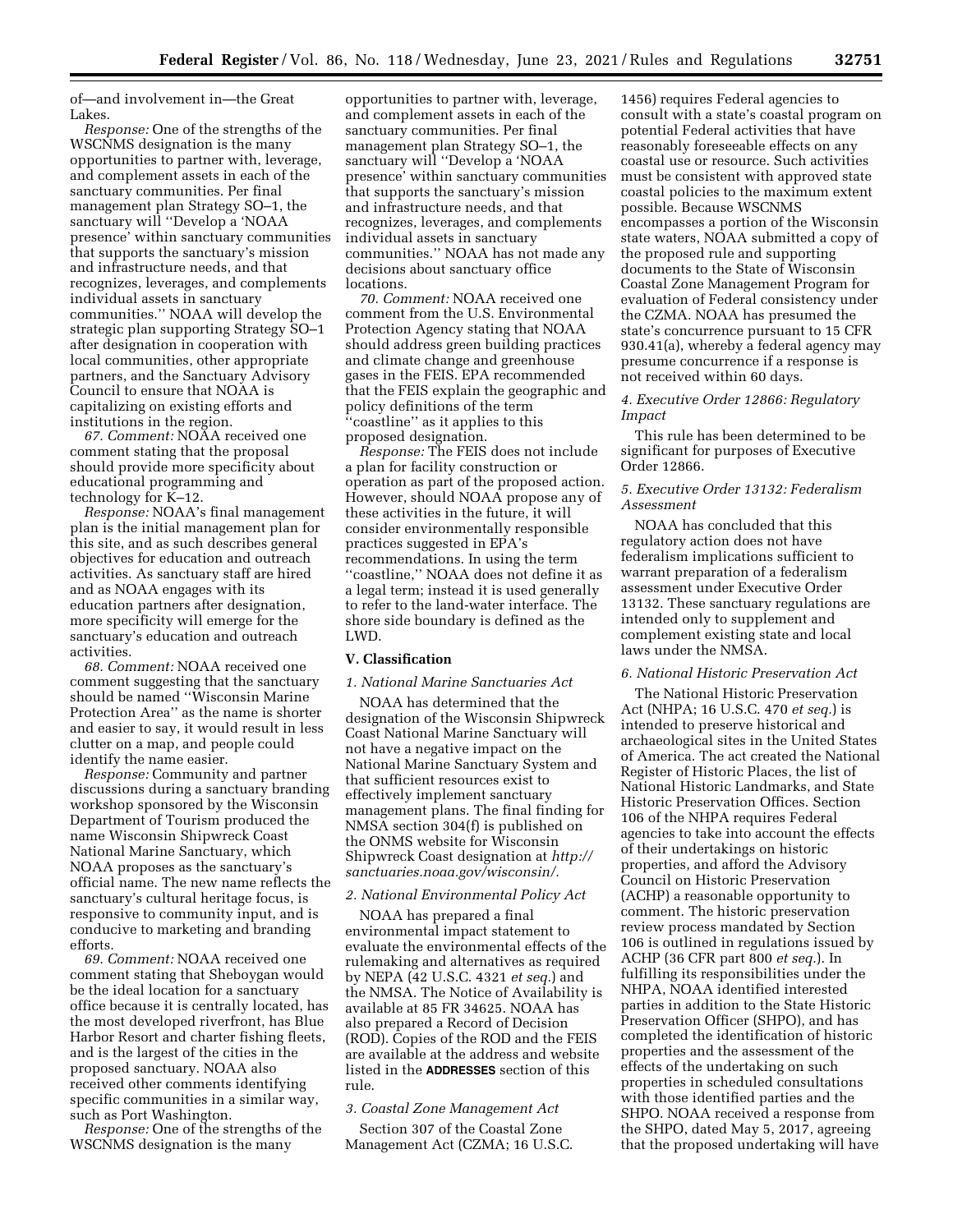no adverse effect to one or more historic properties located within the project Area of Potential Effect.

# *7. Regulatory Flexibility Act*

This analysis seeks to fulfill the requirements of Executive Order 12866 and the Regulatory Flexibility Act. Small businesses that could potentially be impacted from the proposed prohibition on damaging a sanctuary resource include commercial fishing, recreational fishing and diving, scenic and sightseeing industries. The Chief Counsel for Regulation of the Department of Commerce certified to the Chief Counsel for Advocacy of the Small Business Administration (SBA) at the proposed rule stage that this rule would not have a significant impact on a substantial number of small entities. Although NOAA has made a few changes to the regulations from the proposed rule to the final rule, none of the changes alter the initial determination that this rule will not have an impact on small businesses included in the original analysis. NOAA also did not receive any comments on the certification or conclusions. Therefore, the determination that this rule will not have a significant economic impact on a substantial number of small entities remains unchanged. As a result, a final regulatory flexibility analysis is not required and has not been prepared.

## *8. Paperwork Reduction Act*

ONMS has a valid Office of Management and Budget (OMB) control number (0648–0141) for the collection of public information related to the processing of ONMS permits across the National Marine Sanctuary System. NOAA's designation of WSCNMS would likely result in an increase in the number of requests for ONMS general permits, special use permits, certifications, and authorizations because this action proposes to add general permits and special use permits, certifications, appeals, and the authority to authorize other valid federal, state, or local leases, permits, licenses, approvals, or other authorizations. An increase in the number of ONMS permit requests would require a change to the reporting burden certified for OMB control number 0648–0141. An update to this control number for the processing of ONMS permits will be requested as part of the renewal package for 0648–0141.

Nationwide, NOAA issues approximately 500 national marine sanctuary permits each year. WSCNMS is expected to issue an additional 4 to 5 permit requests per year. The public

reporting burden for national marine sanctuaries permits is estimated to average 1.5 hours per response, including the time for reviewing instructions, searching existing data sources, gathering and maintaining the data needed, and completing and reviewing the collection of information.

Comments on this determination were solicited in the proposed rule but no public comments were received. Notwithstanding any other provision of law, no person is required to respond to, nor shall any person be subject to a penalty for failure to comply with a collection of information subject to the requirements of the Paperwork Reduction Act, unless that collection of information displays a currently valid OMB control number.

# *9. Sunken Military Craft Act*

The Sunken Military Craft Act of 2004 (SMCA; Pub. L. 108–375, Title XIV, sections 1401 to 1408; 10 U.S.C. 113 note) preserves and protects from unauthorized disturbance all sunken military craft that are owned by the United States government, as well as foreign sunken military craft that lie within United States waters, as defined in the SMCA, and other vessels owned or operated by a government on military non-commercial service when it sank. Thousands of U.S. sunken military craft lie in waters around the world, many accessible to looters, treasure hunters, and others who may cause damage to them. These craft, and their associated contents, represent a collection of nonrenewable and significant historical resources that often serve as war graves, carry unexploded ordnance, and contain oil and other hazardous materials. By protecting sunken military craft, the SMCA helps reduce the potential for irreversible harm to these nationally important historical and cultural resources. Regulations regarding permits for activities directed at sunken military craft under the jurisdiction of the Department of Navy can be found at 32 CFR part 767.

## **List of Subjects in 15 CFR Part 922**

Administrative practice and procedure, Coastal zone, Historic preservation, Intergovernmental relations, Marine resources, Natural resources, Penalties, Recreation and recreation areas, Reporting and recordkeeping requirements, Wildlife.

#### **Nicole LeBoeuf,**

*Acting Assistant Administrator for Ocean Services and Coastal Zone Management.* 

Accordingly, for the reasons discussed in the preamble, the National Oceanic and Atmospheric

Administration amends 15 CFR part 922 as follows:

## **PART 922—NATIONAL MARINE SANCTUARY PROGRAM REGULATIONS**

■ 1. The authority citation for 15 CFR part 922 continues to read as follows:

**Authority:** 16 U.S.C. 1431 *et seq.* 

■ 2. Revise § 922.1 to read as follows:

## **§ 922.1 Applicability of regulations.**

Unless noted otherwise, the regulations in subparts A, D, and E of this part apply to all National Marine Sanctuaries and related site-specific regulations set forth in this part. Subparts B and C of this part apply to the sanctuary nomination process and to the designation of future Sanctuaries.

■ 3. Amend § 922.3 by revising the definition of ''Sanctuary resource'' to read as follows:

## **§ 922.3 Definitions.**

\* \* \* \* \* *Sanctuary resource* means any living or non-living resource of a National Marine Sanctuary that contributes to the conservation, recreational, ecological, historical, research, educational, or aesthetic value of the Sanctuary, including, but not limited to, the substratum of the area of the Sanctuary, other submerged features and the surrounding seabed, carbonate rock, corals and other bottom formations, coralline algae and other marine plants and algae, marine invertebrates, brineseep biota, phytoplankton, zooplankton, fish, seabirds, sea turtles and other marine reptiles, marine mammals and historical resources. For Thunder Bay National Marine Sanctuary and Underwater Preserve, Sanctuary resource means an underwater cultural resource as defined at § 922.191. For Mallows Bay-Potomac River National Marine Sanctuary, Sanctuary resource is defined at § 922.201(a). For Wisconsin Shipwreck Coast National Marine Sanctuary, sanctuary resource is defined at § 922.211.

\* \* \* \* \*

■ 4. Revise § 922.44 to read as follows:

#### **§ 922.44 Emergency regulations.**

(a) Where necessary to prevent or minimize the destruction of, loss of, or injury to a Sanctuary resource or quality, or minimize the imminent risk of such destruction, loss, or injury, any and all such activities are subject to immediate temporary regulation, including prohibition.

(b) The provisions of this section do not apply to the following national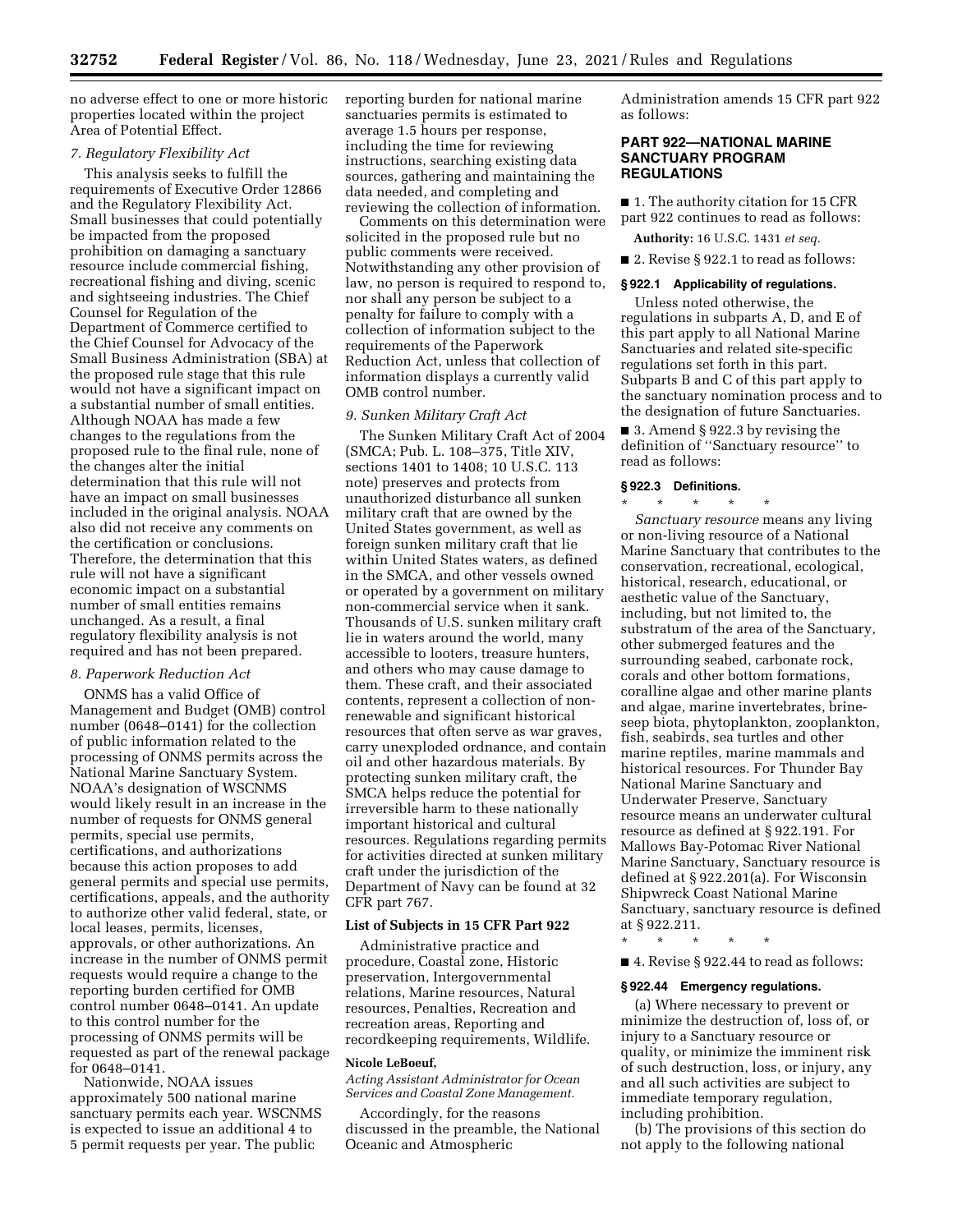marine sanctuaries with site-specific regulations that establish procedures for issuing emergency regulations:

(1) Cordell Bank National Marine Sanctuary, § 922.112(e).

(2) Florida Keys National Marine Sanctuary, § 922.165.

(3) Hawaiian Islands Humpback Whale National Marine Sanctuary, § 922.185.

(4) Thunder Bay National Marine Sanctuary, § 922.196.

(5) Mallows Bay-Potomac River National Marine Sanctuary, § 922.204.

(6) Wisconsin Shipwreck Coast National Marine Sanctuary, § 922.214.

 $\blacksquare$  5. Amend § 922.47 by revising paragraph (b) to read as follows:

### **§ 922.47 Pre-existing authorizations or rights and certifications of pre-existing authorizations or rights.**

\* \* \* \* \*

(b) The prohibitions listed in subparts F through P and R through T of this part do not apply to any activity authorized by a valid lease, permit, license, approval or other authorization in existence on the effective date of Sanctuary designation, or in the case of Florida Keys National Marine Sanctuary the effective date of the regulations in subpart P, and issued by any Federal, State or local authority of competent jurisdiction, or by any valid right of subsistence use or access in existence on the effective date of Sanctuary designation, or in the case of Florida Keys National Marine Sanctuary the effective date of the regulations in subpart P, provided that the holder of such authorization or right complies with certification procedures and criteria promulgated at the time of Sanctuary designation, or in the case of Florida Keys National Marine Sanctuary the effective date of the regulations in subpart P, and with any terms and conditions on the exercise of such authorization or right imposed by the Director as a condition of certification as the Director deems necessary to achieve the purposes for which the Sanctuary was designated.

 $\blacksquare$  6. Revise § 922.48 to read as follows:

## **§ 922.48 National Marine Sanctuary permits—application procedures and issuance criteria.**

(a) A person may conduct an activity prohibited by subparts F through O and S and T of this part, if conducted in accordance with the scope, purpose, terms and conditions of a permit issued under this section and subparts F through O and S and T, as appropriate. For Florida Keys National Marine Sanctuary, a person may conduct an activity prohibited by subpart P of this

part if conducted in accordance with the scope, purpose, terms and conditions of a permit issued under § 922.166. For Thunder Bay National Marine Sanctuary and Underwater Preserve, a person may conduct an activity prohibited by subpart R of this part in accordance with the scope, purpose, terms and conditions of a permit issued under § 922.195.

(b) Applications for permits to conduct activities otherwise prohibited by subparts F through O and S and T of this part, should be addressed to the Director and sent to the address specified in subparts F through O of this part, or subparts R through T of this part, as appropriate. An application must include:

(1) A detailed description of the proposed activity including a timetable for completion;

(2) The equipment, personnel and methodology to be employed;

(3) The qualifications and experience of all personnel;

(4) The potential effects of the activity, if any, on Sanctuary resources and qualities; and

(5) Copies of all other required licenses, permits, approvals or other authorizations.

(c) Upon receipt of an application, the Director may request such additional information from the applicant as he or she deems necessary to act on the application and may seek the views of any persons or entity, within or outside the Federal government, and may hold a public hearing, as deemed appropriate.

(d) The Director, at his or her discretion, may issue a permit, subject to such terms and conditions as he or she deems appropriate, to conduct a prohibited activity, in accordance with the criteria found in subparts F through O of this part, or subparts R through T of this part, as appropriate. The Director shall further impose, at a minimum, the conditions set forth in the relevant subpart.

(e) A permit granted pursuant to this section is nontransferable.

(f) The Director may amend, suspend, or revoke a permit issued pursuant to this section for good cause. The Director may deny a permit application pursuant to this section, in whole or in part, if it is determined that the permittee or applicant has acted in violation of the terms and conditions of a permit or of the regulations set forth in this section or subparts F through O of this part, or subparts R through T of this part or for other good cause. Any such action shall be communicated in writing to the permittee or applicant by certified mail and shall set forth the reason(s) for the

action taken. Procedures governing permit sanctions and denials for enforcement reasons are set forth in subpart D of 15 CFR part 904.

■ 7. Revise § 922.49 to read as follows:

## **§ 922.49 Notification and review of applications for leases, licenses, permits, approvals, or other authorizations to conduct a prohibited activity.**

(a) A person may conduct an activity prohibited by subparts L through P of this part, or subparts R through T of this part, if such activity is specifically authorized by any valid Federal, State, or local lease, permit, license, approval, or other authorization issued after the effective date of Sanctuary designation, or in the case of Florida Keys National Marine Sanctuary after the effective date of the regulations in subpart P, provided that:

(1) The applicant notifies the Director, in writing, of the application for such authorization (and of any application for an amendment, renewal, or extension of such authorization) within fifteen (15) days of the date of filing of the application or the effective date of Sanctuary designation, or in the case of Florida Keys National Marine Sanctuary the effective date of the regulations in subpart P, whichever is later;

(2) The applicant complies with the other provisions of this section;

(3) The Director notifies the applicant and authorizing agency that he or she does not object to issuance of the authorization (or amendment, renewal, or extension); and

(4) The applicant complies with any terms and conditions the Director deems reasonably necessary to protect Sanctuary resources and qualities.

(b) Any potential applicant for an authorization described in paragraph (a) of this section may request the Director to issue a finding as to whether the activity for which an application is intended to be made is prohibited by subparts L through P of this part, or subparts R through T of this part, as appropriate.

(c) Notification of filings of applications should be sent to the Director, Office of National Marine Sanctuaries at the address specified in subparts L through P of this part, or subparts R through T of this part, as appropriate. A copy of the application must accompany the notification.

(d) The Director may request additional information from the applicant as he or she deems reasonably necessary to determine whether to object to issuance of an authorization described in paragraph (a) of this section, or what terms and conditions are reasonably necessary to protect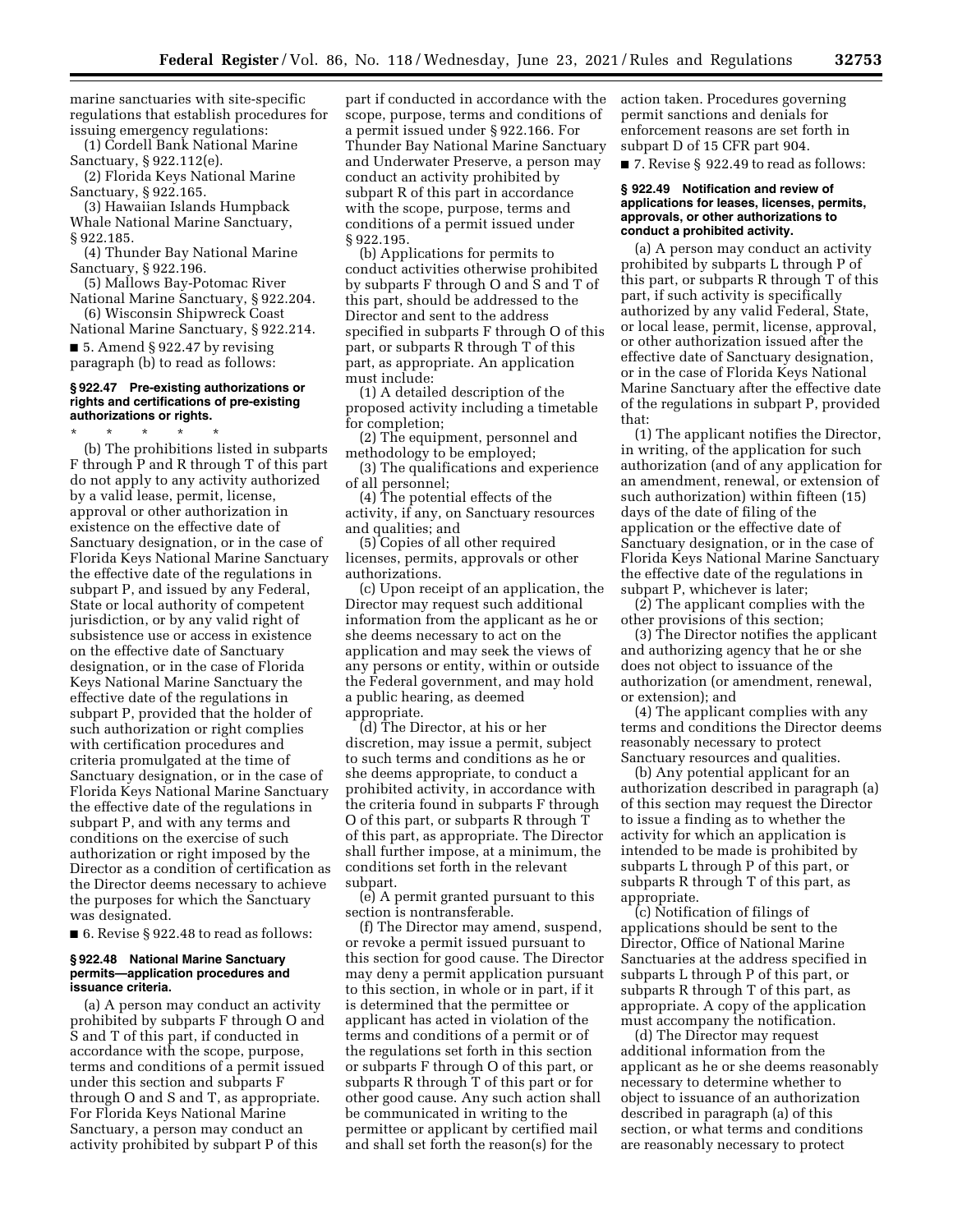Sanctuary resources and qualities. The information requested must be received by the Director within 45 days of the postmark date of the request. The Director may seek the views of any persons on the application.

(e) The Director shall notify, in writing, the agency to which application has been made of his or her pending review of the application and possible objection to issuance. Upon completion of review of the application and information received with respect thereto, the Director shall notify both the agency and applicant, in writing, whether he or she has an objection to issuance and what terms and conditions he or she deems reasonably necessary to protect Sanctuary resources and qualities, and reasons therefor.

(f) The Director may amend the terms and conditions deemed reasonably necessary to protect Sanctuary resources and qualities whenever additional information becomes available justifying such an amendment.

(g) Any time limit prescribed in or established under this section may be extended by the Director for good cause.

(h) The applicant may appeal any objection by, or terms or conditions imposed by the Director to the Assistant Administrator or designee in accordance with the provisions of § 922.50.

■ 8. Revise § 922.50 to read as follows:

## **§ 922.50 Appeals of administrative action.**

(a)(1) Except for permit actions taken for enforcement reasons (see subpart D of 15 CFR part 904 for applicable procedures), an applicant for, or a holder of, a National Marine Sanctuary permit; an applicant for, or a holder of, a Special Use permit issued pursuant to section 310 of the Act; a person requesting certification of an existing lease, permit, license or right of subsistence use or access under § 922.47; or, for those Sanctuaries described in subparts L through P and R through T of this part, an applicant for a lease, permit, license or other authorization issued by any Federal, State, or local authority of competent jurisdiction (hereinafter appellant) may appeal to the Assistant Administrator:

(i) The granting, denial, conditioning, amendment, suspension or revocation by the Director of a National Marine Sanctuary or Special Use permit;

(ii) The conditioning, amendment, suspension or revocation of a certification under § 922.47; or

(iii) For those Sanctuaries described in subparts L through P and subpart R through T, the objection to issuance of or the imposition of terms and conditions on a lease, permit, license or other authorization issued by any

Federal, State, or local authority of competent jurisdiction.

(2) For those National Marine Sanctuaries described in subparts F through K and S and T of this part, any interested person may also appeal the same actions described in paragraphs (a)(1)(i) and (ii) of this section. For appeals arising from actions taken with respect to these National Marine Sanctuaries, the term ''appellant'' includes any such interested persons.

(b) An appeal under paragraph (a) of this section must be in writing, state the action(s) by the Director appealed and the reason(s) for the appeal, and be received within 30 days of receipt of notice of the action by the Director. Appeals should be addressed to the Assistant Administrator for Ocean Services and Coastal Zone Management, NOAA 1305 East-West Highway, 13th Floor, Silver Spring, MD 20910.

(c)(1) The Assistant Administrator may request the appellant to submit such information as the Assistant Administrator deems necessary in order for him or her to decide the appeal. The information requested must be received by the Assistant Administrator within 45 days of the postmark date of the request. The Assistant Administrator may seek the views of any other persons. For Monitor National Marine Sanctuary, if the appellant has requested a hearing, the Assistant Administrator shall grant an informal hearing. For all other National Marine Sanctuaries, the Assistant Administrator may determine whether to hold an informal hearing on the appeal. If the Assistant Administrator determines that an informal hearing should be held, the Assistant Administrator may designate an officer before whom the hearing shall be held.

(2) The hearing officer shall give notice in the **Federal Register** of the time, place and subject matter of the hearing. The appellant and the Director may appear personally or by counsel at the hearing and submit such material and present such arguments as deemed appropriate by the hearing officer. Within 60 days after the record for the hearing closes, the hearing officer shall recommend a decision in writing to the Assistant Administrator.

(d) The Assistant Administrator shall decide the appeal using the same regulatory criteria as for the initial decision and shall base the appeal decision on the record before the Director and any information submitted regarding the appeal, and, if a hearing has been held, on the record before the hearing officer and the hearing officer's recommended decision. The Assistant Administrator shall notify the appellant of the final decision and the reason(s) therefore in writing. The Assistant Administrator's decision shall constitute final agency action for the purpose of the Administrative Procedure Act.

(e) Any time limit prescribed in or established under this section other than the 30-day limit for filing an appeal may be extended by the Assistant Administrator or hearing office for good cause.

■ 9. Add subpart T to read as follows:

# **Subpart T—Wisconsin Shipwreck Coast National Marine Sanctuary**

# Sec.<br>922.210

- Boundary.
- 922.211 Definitions.
- 922.212 Co-management.
- 922.213 Prohibited or otherwise regulated activities.
- 922.214 Emergency regulations.
- 922.215 Permit procedures and review criteria.
- 922.216 Certification of preexisting leases, licenses, permits, approvals, other authorizations, or rights to conduct a prohibited activity.
- Appendix A to Subpart T of Part 922— Wisconsin Shipwreck Coast National Marine Sanctuary Boundary Description and Coordinates of the Lateral Boundary Closures and Excluded Areas
- Appendix B to Subpart T of Part 922— Wisconsin Shipwreck Coast Marine Sanctuary Terms of Designation

# **§ 922.210 Boundary.**

Wisconsin Shipwreck Coast National Marine Sanctuary consists of an area of approximately 726 square nautical miles (962 square miles) of Lake Michigan waters within the State of Wisconsin and the submerged lands thereunder, over, around, and under the submerged underwater cultural resources in Lake Michigan. The precise boundary coordinates are listed in Appendix A to this subpart. The eastern boundary of the sanctuary begins approximately 9.3 miles east of the Wisconsin shoreline (as defined by the low water datum) in Lake Michigan at Point 1 north of the border between Manitowoc and Kewaunee County. From Point 1 the boundary continues SSW in a straight line to Point 2 and then SW to Point 3 which is located in Lake Michigan approximately 16.3 miles east of a point on the shoreline roughly equidistant between the borders of northern Mequon, WI and southern Port Washington, WI. From Point 3 the boundary continues west towards Point 4 until it intersects the shoreline at the low water datum approximately 2.5 miles north of the northern border of Mequon, WI. From this intersection the boundary continues north following the shoreline at the low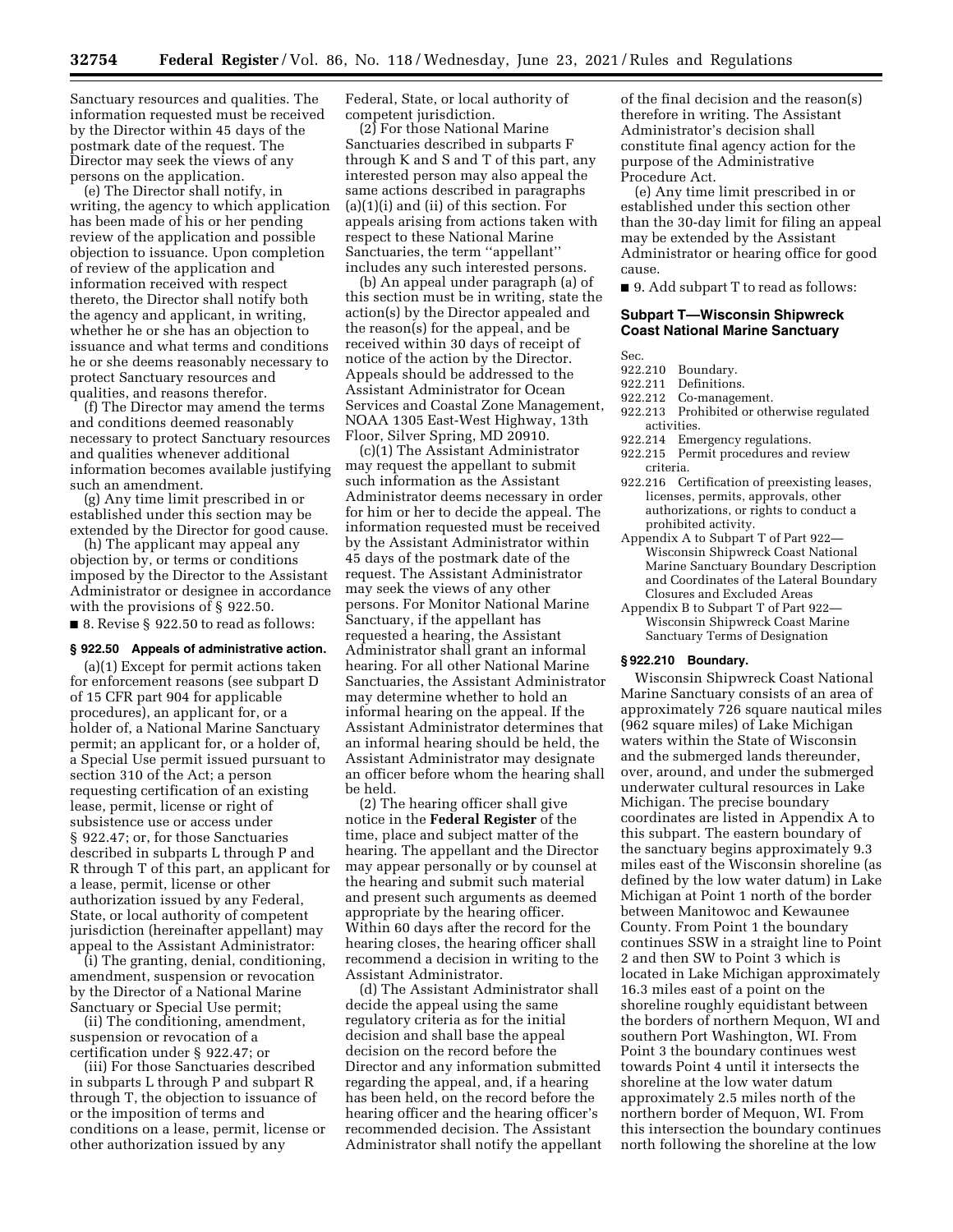water datum, cutting across the mouths of creeks and streams until it intersects the line segment formed between Point 5 and Point 6 at the end of the southern breakwater at the mouth of Sauk Creek at Port Washington. From this intersection the boundary continues to Point 6 through Point 9 in numerical order. From Point 9 the boundary continues towards Point 10 until it intersects the shoreline at the low water datum at the end of the northern breakwater at the mouth of Sauk Creek. From this intersection the boundary continues north following the shoreline at the low water datum cutting across the mouths of creeks and streams until it intersects the line segment formed between Point 11 and Point 12 at the end of the southern breakwater at the mouth of the Sheboygan River. From this intersection the boundary continues to Point 12 through Point 17 in numerical order.

From Point 17 the boundary continues towards Point 18 until it intersects the shoreline at the low water datum at the end of the northern breakwater at the mouth of the Sheboygan River. From this intersection the boundary continues north along the shoreline at the low water datum cutting across the mouths of creeks and streams until it intersects the line segment formed between Point 19 and Point 20 at the end of the southern breakwater at the mouth of Manitowoc Harbor. From this intersection the boundary continues to Point 20 through Point 23 in numerical order. From Point 23 the boundary continues towards Point 24 until it intersects the shoreline at the low water datum at the end of the northern breakwater at the mouth of the Sheboygan River. From this intersection the boundary continues north following the shoreline at the low water datum cutting across the mouths of creeks and streams until it intersects the line segment formed between Point 25 and Point 26 at the end of the western breakwater at the mouth of East Twin River. From this intersection the boundary continues to Point 27 through Point 31 in numerical order.

From Point 31 the boundary continues towards Point 32 until it intersects the shoreline at the low water datum at the end of the eastern breakwater at the mouth of East Twin River. From this intersection the boundary continues NE following the shoreline at the low water datum cutting across the mouths of creeks and streams around Rawley Point and then continues NNW past the county border between Manitowoc and Kewaunee County until it intersects the line segment formed between Point 33 and

Point 34 along the shoreline at the low water datum just south of the mouth of the unnamed stream near the intersection of Sandy Bar Road and Lakeview Road near Carlton, WI. Finally, from this intersection at the shoreline at the low water datum the boundary moves east across Lake Michigan to Point 34.

#### **§ 922.211 Definitions.**

(a) The following terms are defined for purposes of this subpart:

(1) *Sanctuary resource* means all prehistoric, historic, archaeological, and cultural sites and artifacts within the sanctuary boundary, including all shipwreck sites.

(2) *Shipwreck site* means any historic sunken watercraft, its components, cargo, contents, and associated debris field.

(b) All other terms appearing in the regulations in this subpart are defined at § 922.3, and/or in the Marine Protection, Research, and Sanctuaries Act, as amended, 33 U.S.C. 1401 *et seq.,* and 16 U.S.C. 1431 *et seq.* 

#### **§ 922.212 Co-management.**

NOAA has primary responsibility for the management of the Sanctuary pursuant to the Act. However, as the Sanctuary is in state waters, NOAA will co-manage the Sanctuary in collaboration with the State of Wisconsin. The Director may enter into a Memorandum of Agreement regarding this collaboration that may address, but not be limited to, such aspects as areas of mutual concern, including Sanctuary resource protection, programs, permitting, activities, development, and threats to Sanctuary resources.

## **§ 922.213 Prohibited or otherwise regulated activities.**

(a) Except as specified in paragraph (b) of this section, the following activities are prohibited and thus are unlawful for any person to conduct or to cause to be conducted:

(1) Moving, removing, recovering, altering, destroying, possessing, or otherwise injuring, or attempting to move, remove, recover, alter, destroy, possess or otherwise injure a sanctuary resource.

(2) Grappling into or anchoring on shipwreck sites.

(3) Interfering with, obstructing, delaying or preventing an investigation, search, seizure or disposition of seized property in connection with enforcement of the Act or any regulation or any permit issued under the Act.

(b) The prohibitions in paragraphs (a)(1) through (3) of this section do not apply to any activity necessary to

respond to an emergency threatening life, property, or the environment; or to activities necessary for valid law enforcement purposes.

## **§ 922.214 Emergency regulations.**

(a) Where necessary to prevent or minimize the destruction of, loss of, or injury to a Sanctuary resource, or to minimize the imminent risk of such destruction, loss, or injury, any and all activities are subject to immediate temporary regulation, including prohibition. An emergency regulation shall not take effect without the approval of the Governor of Wisconsin or her/his designee or designated agency.

(b) Emergency regulations remain in effect until a date fixed in the rule or six months after the effective date, whichever is earlier. The rule may be extended once for not more than six months.

## **§ 922.215 Permit procedures and review criteria.**

(a) *Authority to issue general permits.*  The Director may allow a person to conduct an activity that would otherwise be prohibited by this subpart, through issuance of a general permit, provided the applicant complies with:

(1) The provisions of subpart E of this part; and

(2) The relevant site specific regulations appearing in this subpart.

(b) *Sanctuary general permit categories.* The Director may issue a sanctuary general permit under this subpart, subject to such terms and conditions as he or she deems appropriate, if the Director finds that the proposed activity falls within one of the following categories:

(1) Research—activities that constitute scientific research on or scientific monitoring of national marine sanctuary resources or qualities;

(2) Education—activities that enhance public awareness, understanding, or appreciation of a national marine sanctuary or national marine sanctuary resources or qualities; or

(3) Management—activities that assist in managing a national marine sanctuary.

(c) *Review criteria.* The Director shall not issue a permit under this subpart, unless he or she also finds that:

(1) The proposed activity will be conducted in a manner compatible with the primary objective of protection of national marine sanctuary resources and qualities, taking into account the following factors:

(i) The extent to which the conduct of the activity may diminish or enhance national marine sanctuary resources and qualities; and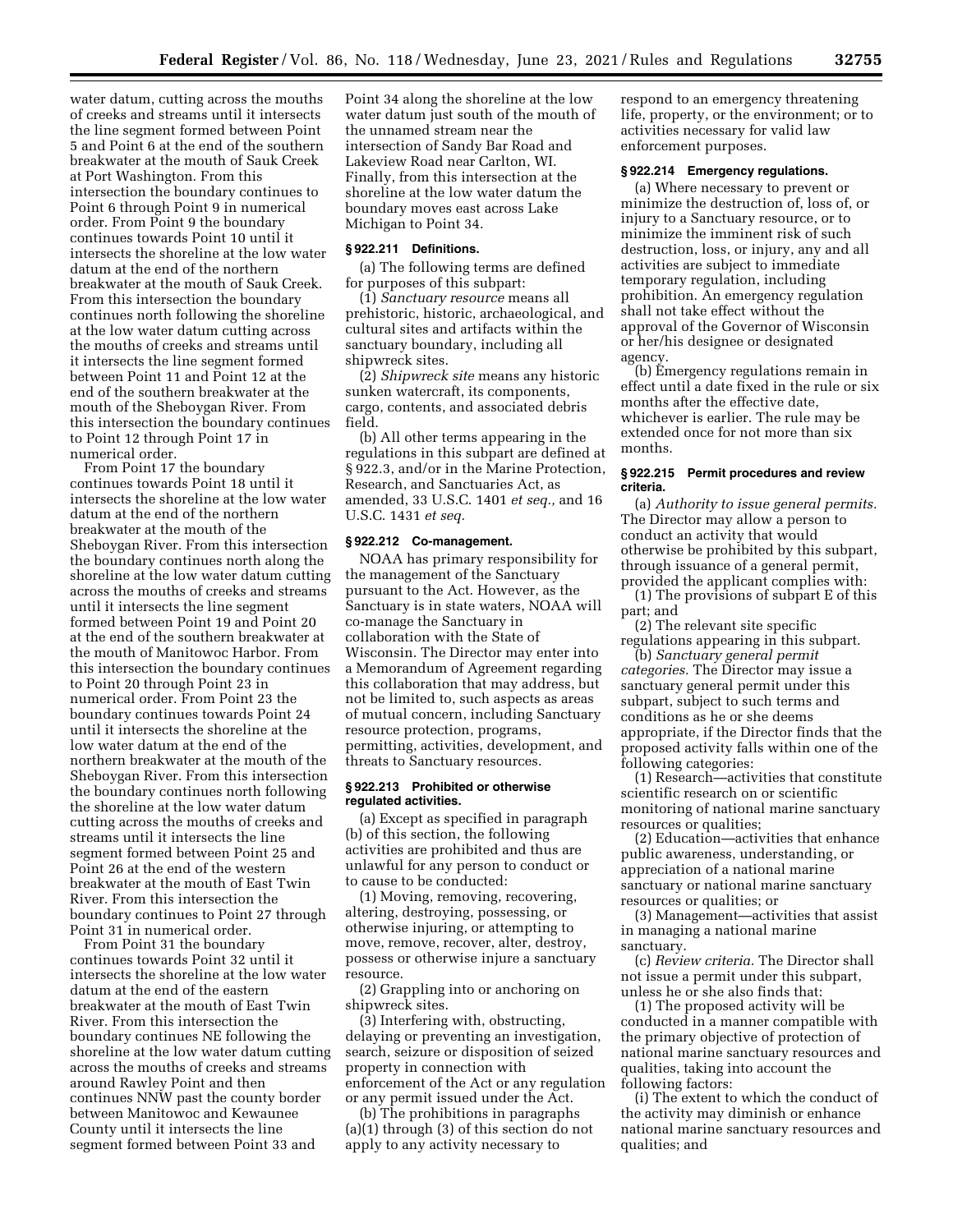(ii) Any indirect, secondary or cumulative effects of the activity.

(2) It is necessary to conduct the proposed activity within the national marine sanctuary to achieve its stated purpose.

(3) The methods and procedures proposed by the applicant are appropriate to achieve the proposed activity's stated purpose and eliminate, minimize, or mitigate adverse effects on sanctuary resources and qualities as much as possible.

(4) The duration of the proposed activity and its effects are no longer than necessary to achieve the activity's stated purpose.

(5) The expected end value of the activity to the furtherance of national marine sanctuary goals and purposes outweighs any potential adverse impacts on sanctuary resources and qualities from the conduct of the activity.

(6) The applicant is professionally qualified to conduct and complete the proposed activity.

(7) The applicant has adequate financial resources available to conduct and complete the proposed activity and terms and conditions of the permit.

(8) There are no other factors that would make the issuance of a permit for the activity inappropriate.

## **§ 922.216 Certification of preexisting leases, licenses, permits, approvals, other authorizations, or rights to conduct a prohibited activity.**

(a) A person may conduct an activity prohibited by  $\S 922.213(a)(1)$  through  $(3)$ if such activity is specifically authorized by a valid Federal, state, or local lease, permit, license, approval, or other authorization, or tribal right of subsistence use or access in existence prior to the effective date of sanctuary designation and within the sanctuary designated area and complies with § 922.47 and provided that the holder of the lease, permit, license, approval, or other authorization complies with the requirements of paragraph (e) of this section.

(b) In considering whether to make the certifications called for in this section, the Director may seek and consider the views of any other person or entity, within or outside the Federal government, and may hold a public hearing as deemed appropriate.

(c) The Director may amend, suspend, or revoke any certification made under this section whenever continued operation would otherwise be inconsistent with any terms or conditions of the certification. Any such action shall be forwarded in writing to both the holder of the certified permit,

license, or other authorization and the issuing agency and shall set forth reason(s) for the action taken.

(d) Requests for findings or certifications should be addressed to the Director, Office of National Marine Sanctuaries; ATTN: Sanctuary Superintendent, Wisconsin Shipwreck Coast National Marine Sanctuary, 1305 East-West Hwy., 11th Floor, Silver Spring, MD 20910. A copy of the lease, permit, license, approval, or other authorization must accompany the request.

(e) For an activity described in paragraph (a) of this section, the holder of the authorization or right may conduct the activity prohibited by § 922.213(a)(1) through (3) provided that:

(1) The holder of such authorization or right notifies the Director, in writing, 180 days of the **Federal Register**  document announcing of effective date of the Sanctuary designation, of the existence of such authorization or right and requests certification of such authorization or right;

(2) The holder complies with the other provisions of this section; and

(3) The holder complies with any terms and conditions on the exercise of such authorization or right imposed as a condition of certification, by the Director, to achieve the purposes for which the Sanctuary was designated.

(f) The holder of an authorization or right described in paragraph (a) of this section authorizing an activity prohibited by § 922.213 may conduct the activity without being in violation of applicable provisions of § 922.213, pending final agency action on his or her certification request, provided the holder is otherwise in compliance with this section.

(g) The Director may request additional information from the certification requester as he or she deems reasonably necessary to condition appropriately the exercise of the certified authorization or right to achieve the purposes for which the Sanctuary was designated. The Director must receive the information requested within 45 days of the postmark date of the request. The Director may seek the views of any persons on the certification request.

(h) The Director may amend any certification made under this section whenever additional information becomes available that he/she determines justifies such an amendment.

(i) Upon completion of review of the authorization or right and information received with respect thereto, the Director shall communicate, in writing,

any decision on a certification request or any action taken with respect to any certification made under this section, in writing, to both the holder of the certified lease, permit, license, approval, other authorization, or right, and the issuing agency, and shall set forth the reason(s) for the decision or action taken.

(j) The holder may appeal any action conditioning, amending, suspending, or revoking any certification in accordance with the procedures set forth in § 922.50.

(k) Any time limit prescribed in or established under this section may be extended by the Director for good cause.

# **Appendix A to Subpart T of Part 922— Wisconsin Shipwreck Coast Sanctuary Boundary Description and Coordinates of the Lateral Boundary Closures and Excluded Areas**

Coordinates listed in this appendix are unprojected (Geographic) and based on the North American Datum of 1983.

# TABLE A1—COORDINATES FOR SANCTUARY BOUNDARY

| Point ID   | Latitude | Longitude   |
|------------|----------|-------------|
| 1          | 44.35279 | $-87.34387$ |
| 2<br>.     | 43.45716 | $-87.48817$ |
| 3<br>.     | 43.31519 | $-87.56312$ |
| $4*$<br>.  | 43.31519 | $-87.88828$ |
| 5*<br>.    | 43.38447 | $-87.86079$ |
| 6<br>.     | 43.38455 | $-87.86062$ |
| 7<br>.     | 43.38353 | $-87.85936$ |
| 8<br>.     | 43.38588 | $-87.85801$ |
| 9<br>.     | 43.38510 | $-87.85950$ |
| $10*$<br>. | 43.38523 | $-87.85963$ |
| $11*$<br>. | 43.74858 | $-87.69479$ |
| 12         | 43.74858 | $-87.69457$ |
| 13<br>.    | 43.74840 | $-87.69457$ |
| 14<br>.    | 43.74778 | $-87.69191$ |
| $15$       | 43.74949 | $-87.69161$ |
| $16$       | 43.74977 | $-87.69196$ |
| $17$       | 43.74935 | $-87.69251$ |
| $18$ *     | 43.74946 | $-87.69265$ |
| $19*$<br>. | 44.09135 | $-87.64377$ |
| 20         | 44.09147 | $-87.64366$ |
| 21<br>.    | 44.09081 | $-87.64206$ |
| 22<br>.    | 44.09319 | $-87.64202$ |
| 23         | 44.09254 | $-87.64365$ |
| $24*$<br>. | 44.09262 | $-87.64373$ |
| 25*<br>.   | 44.14226 | $-87.56161$ |
| 26         | 44.14214 | $-87.56151$ |
| 27<br>.    | 44.14199 | $-87.56181$ |
| 28<br>.    | 44.13946 | $-87.55955$ |
| 29<br>.    | 44.14021 | $-87.55795$ |
| 30<br>.    | 44.14274 | $-87.56023$ |
| 31<br>.    | 44.14256 | $-87.56059$ |
| $32^*$     | 44.14267 | $-87.56069$ |
| $33*$<br>. | 44.35279 | $-87.53255$ |
| 34<br>.    | 44.35279 | $-87.34387$ |

**Note:** The coordinates in the table above marked with an asterisk (\*) are not a part of the sanctuary boundary. These coordinates are landward reference points used to draw a line segment that intersects with the shoreline at the low water datum.